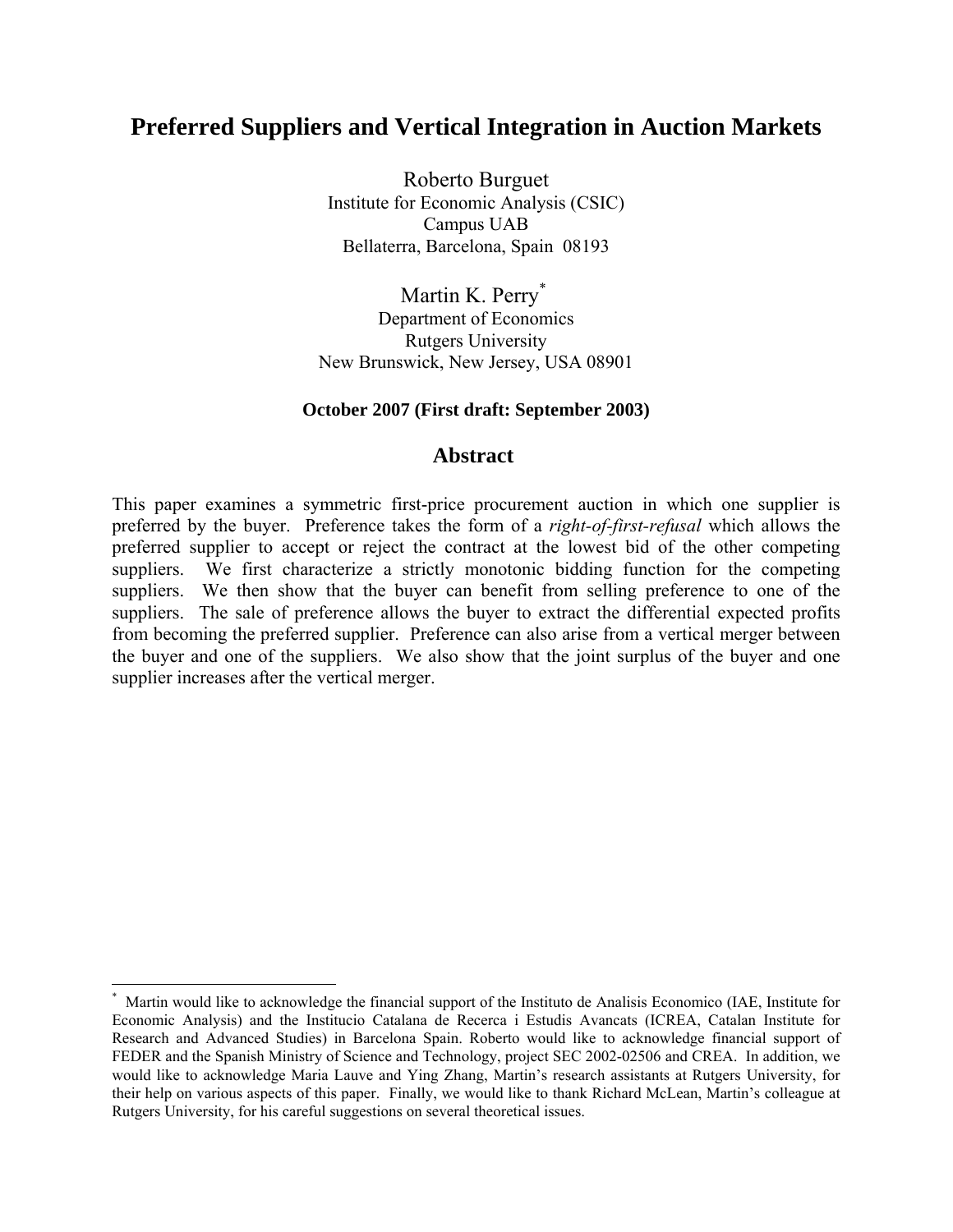#### **1. Introduction**

 $\overline{a}$ 

In this paper, we investigate the incentives for vertical restraints in a market characterized by procurement auctions. Corporate buyers frequently have a preference for particular suppliers of various inputs. Preference may arise from a variety of vertical arrangements. Preference for one supplier may arise from contractual relationships between the buyer and a particular supplier. Alternatively, preference may be the natural consequence of vertical integration between the buyer and one supplier.

Preference occurs when the buyer creates a *right-of-first-refusal* for one supplier which allows this preferred supplier to accept the contract at a price equal to the lowest bid by the other competing suppliers. The preferred supplier will clearly accept the contract whenever his cost is below the lowest bid of the competing suppliers. Bikhchandani, Lippman, and Ryan (2005) have recently examined a *right-of-first-refusal* in a symmetric sealed-bid second-price auction. In a private-value setting, they find that the gains of a buyer receiving a *right-of-first-refusal* are exactly equivalent to the loss of the seller of the good awarding a *right-of-first-refusal*. Thus, they conclude that there is no incentive for the seller to award a *right-of-first-refusal* to one of the buyers. An immediate corollary is that there would be no incentive for vertical integration between the seller and one of the buyers.

As we show, this conclusion depends on the particular auction mechanism, that is, a second-price auction. Without preference, symmetric first-price and second-price auctions are equivalent in the setting of independent private values. However, with preference for one supplier, first-price and second-price auctions are not equivalent in the allocation of the contracts.[1](#page-1-0) Irrespective of the source of the preference, either a *right-of-first-refusal* or vertical integration, the other competing suppliers face a random reserve price equal to the cost of the preferred supplier. This random reserve price alters the allocation of the contract between the preferred supplier and the competing suppliers differently for a first-price auction than for a second-price auction. Therefore, the expected surplus or profits of the buyer and all of the suppliers are affected by the auction mechanism. As a result, the incentive of the buyer to award a *right-of-first-refusal* or to integrate vertically is altered.

<span id="page-1-0"></span>Even second-price auctions and oral-ascending auctions would not be equivalent (see Brisset and Naegelen 2006).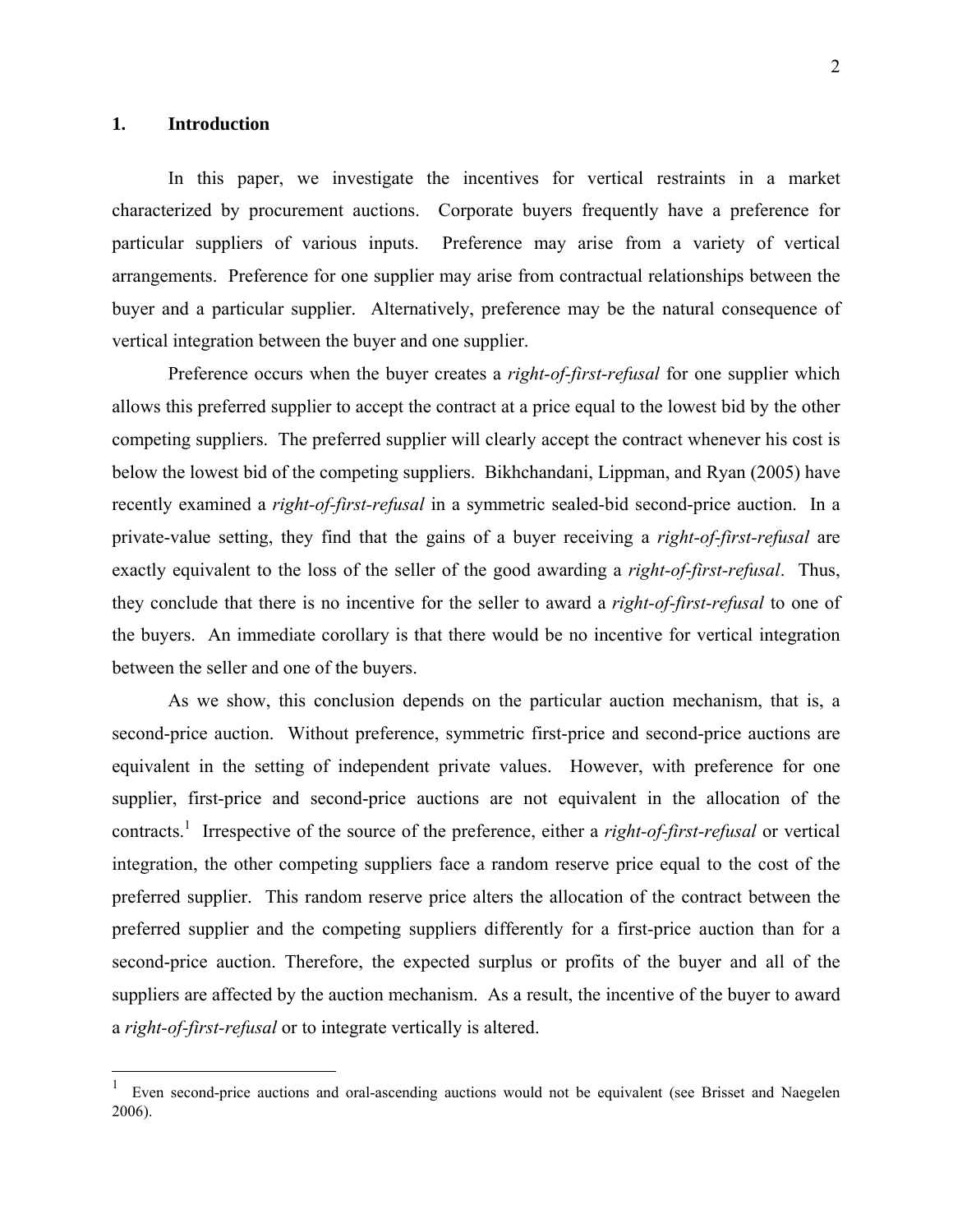In a symmetric first-price procurement auction with private values (costs), we show that when the number of suppliers is small there is always an incentive for the buyer and any one of the suppliers to integrate vertically. That is, the sum of the buyer's surplus and the expected profit of the preferred supplier exceeds that which would occur without preference. Similarly, if the buyer auctions a *right-of-first-refusal*, the symmetric suppliers would bid the price for preference upward to the point where they are each indifferent between winning and losing the auction for preference. The profit of the other competing suppliers is unambiguously lower as a result of preference awarded to one supplier. This then implies that the profit of the preferred supplier, net of the payment to the buyer for preference, is also lower with preference. Thus, if the buyer holds an auction for a *right-of-first-refusal*, then the buyer can appropriate more than the increase in the combined surplus that would arise from a vertical merger of the buyer and one supplier. With relatively mild conditions on the cost distribution of the suppliers, these results can be extended to any arbitrary number of potential suppliers. In particular, when the inverse hazard rate of the cost distribution is decreasing and convex, we show that the buyer's surplus from selling preference and the combined surplus of the buyer and preferred supplier are both higher with preference.

Although preference may benefit the buyer, preference creates a social cost because the contract is assigned to the preferred supplier more often than would be efficient. With a *right-of first-refusal*, the preferred supplier may obtain the contract even when some other supplier has a lower cost. This occurs when the cost of the preferred supplier is less than the lowest bid of the competing suppliers, but greater than the cost of the supplier with the lowest bid.<sup>[2](#page-2-0)</sup>

The model posits a multi-stage game between the buyer and the suppliers. The decision to sell a *right-of-first-refusal* or to integrate vertically is made before the procurement needs of the buyer are known. Moreover, this decision is made under symmetric information about the common cost distribution of the suppliers, but before each supplier has realized its cost. Given the symmetry of the suppliers at this first stage, an optimal mechanism for the buyer would have the buyer commit to an efficient procurement auction without preference and charge each supplier an entry fee equal to its expected profits from that auction. However, optimal entry fees

<span id="page-2-0"></span> $2$  This inefficiency is inescapable when preference arises as a consequence of vertical integration due. In that case, bargaining between the buyer and independent sellers would be characterized by two-sided asymmetric information. See Myerson and Satterthwaite (1983).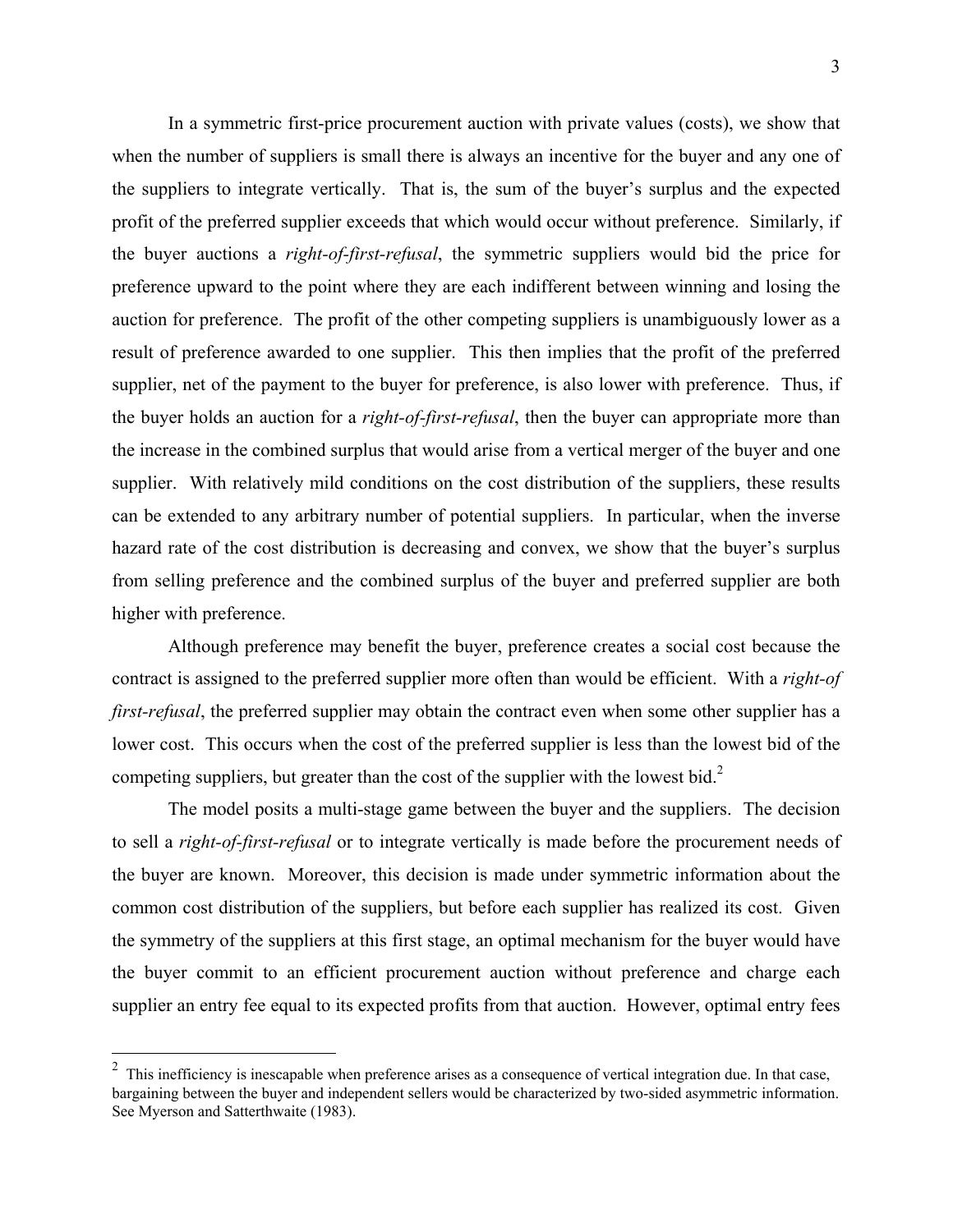would require a degree of commitment and bargaining power on the part of the buyer that is difficult to envision and well beyond the commitment required for our preference auction. Indeed, optimal entry fees would require that all the suppliers which will participate in the procurement auction are present when the entry fees must be paid. Thus, there can be no subsequent entry or uncertainty about the number of future suppliers. Perhaps more importantly, optimal entry fees would require that the buyer, even before its procurement needs are known, commit to ignore future offers from any existing supplier that has refused to pay the entry fee. To the contrary, once its procurement needs are known, the buyer would have an incentive to entertain offers from as many suppliers as possible. Selling a *right-of-first-refusal* or dividing the surplus from a vertical merger does not require nearly this degree of commitment by the buyer or the suppliers. Every supplier values preference, but no competing supplier has to pay an entry fee for the right to submit a bid to the buyer. In addition, the buyer's incentive to sell preference or to integrate vertically with one supplier would not be eliminated by either entry of new suppliers before the procurement auction or by uncertainty over the number of suppliers which will participate in the procurement auction. Thus, the only requirement is that at least one supplier is present to receive preference at the time preference is awarded. Finally, the informational requirements imposed on the buyer by the creation of preference for one supplier are minimal. In particular, there is no need to calculate the optimal entry fee, which would be equal to the expected value of the difference between the first-order and second-order statistic on a number of draws from the cost distribution of the suppliers. If there are at least two suppliers present at the time preference is awarded, the buyer need only hold a pre-auction for preference prior to the procurement auction.

The rest of the paper proceeds as follows. In Section 2, we briefly survey the literature on exclusive dealing and vertical foreclosure that is most related to our paper. In Section 3, we construct a procurement auction with preference for one of several potential suppliers. The competing suppliers bid for the contract, while the preferred supplier has the right to accept or reject the contract at the lowest bid of the competing suppliers. For simplicity, we call this a preference auction. We then characterize the equilibrium bidding function for the competing suppliers, and prove that this bidding function is a strictly monotone equilibrium for the preference auction. In Section 4, we define the expected profits of the suppliers in the preference auction and compare them to the expected profits in an efficient first-price auction without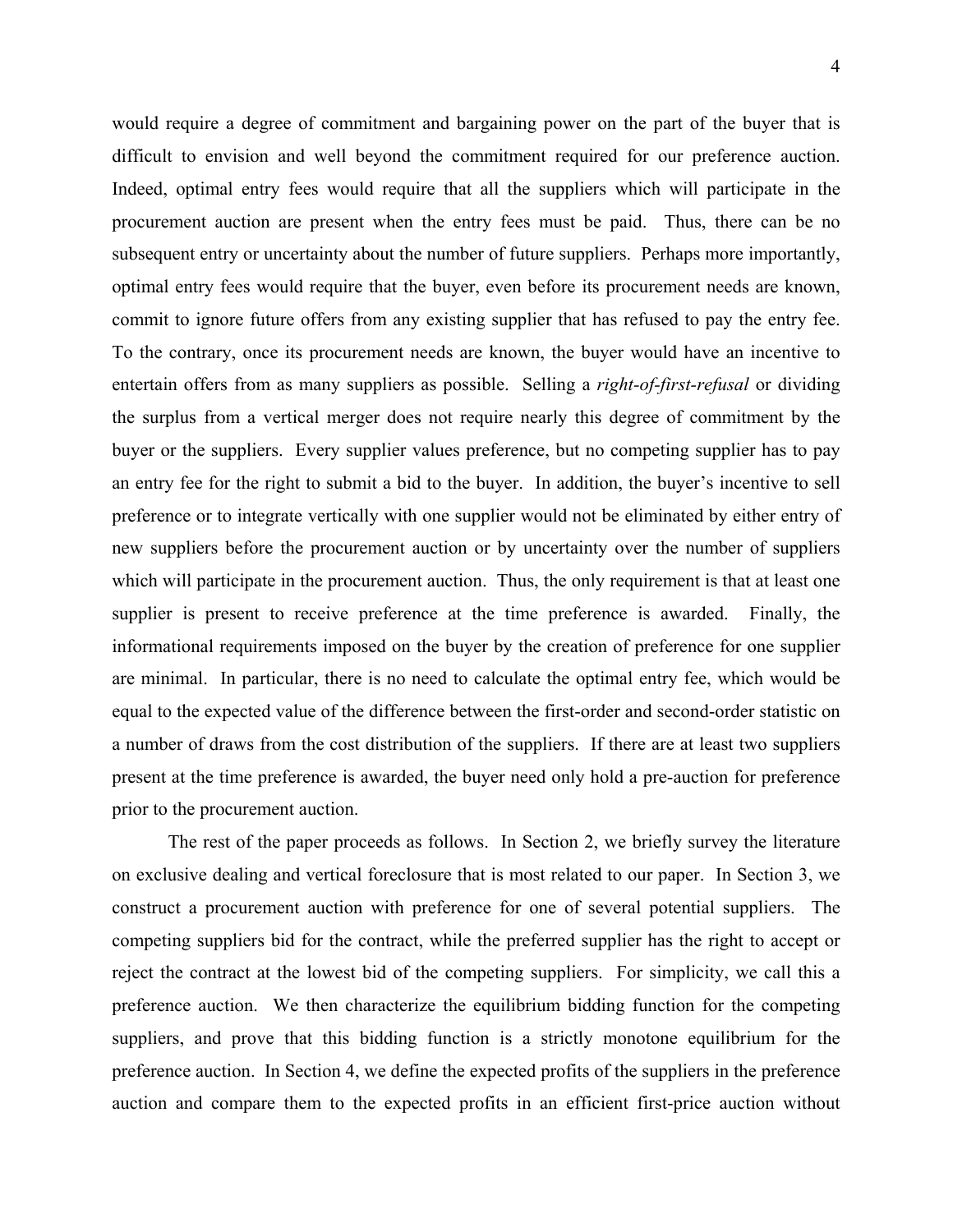preference. We find that the expected profits of the preferred supplier exceed the expected profits in an efficient auction, which in turn exceed the expected profits of the competing suppliers in the preference auction. In Section 5, we identify sufficient conditions for the surplus of the buyer to be higher after selling preference. In particular, the payment for preference prior to the procurement auction can more than compensate the buyer for the higher expected price in the preference auction. In Section 6, we also show that under the same sufficient conditions, the combined surplus of the buyer and the preferred supplier will increase with preference. Thus, there are incentives for the buyer and one supplier to agree on preference or to merge vertically. Section 7 provides some concluding remarks.

#### **2. Related Literature on Exclusive Dealing and Vertical Integration**

The model of preference by a buyer for one supplier in a procurement auction is analogous to exclusive dealing or vertical integration between an upstream manufacturer and a monopoly downstream distributor. A number of authors have examined models in which two manufacturers compete to foreclose each other by executing an exclusive dealing contract with a downstream distributor who has a monopoly in some final market. These papers employ an explicit or implicit model of consumer demand with differentiated goods, and focus on vertical foreclosure of the other manufacturer. This literature includes papers by Bernheim and Whinston (1986), Mathewson and Winter  $(1987)^3$  $(1987)^3$ , Besanko and Perry (1994), Martimort (1996), O'Brien and Shaffer (1997), and Bernheim and Whinston (1998).<sup>4</sup> The two most recent of these papers examine a similar reduced-form model and obtain the same key result relevant for this paper.

In O'Brien and Shaffer (1997) and Bernheim and Whinston (1998), two manufacturers, denoted A and B, offer exclusive or non-exclusive contracts to a monopoly retailer. Let  $\Pi^C$  be

<span id="page-4-0"></span><sup>&</sup>lt;sup>3</sup> See also the original paper by Comanor and Frech (1985) and another comment by Schwartz (1987).

<span id="page-4-1"></span><sup>&</sup>lt;sup>4</sup> Other papers on exclusive dealing have focused on issues of investment by buyers and sellers. This literature is primarily derived from the paper by Grossman and Hart (1986). See also Bolton and Whinston (1987) and more recently Segal and Whinston (2000). Our model does not include investment by the suppliers or the buyer. If investment was incorporated in our model after preference is sold but before the suppliers obtain their costs for the procurement auction, the preferred supplier is likely to have a stronger incentive to invest in technology that would generate a cost distribution which stochastically dominates the other competing suppliers. See Burguet and Perry  $(2000)$ .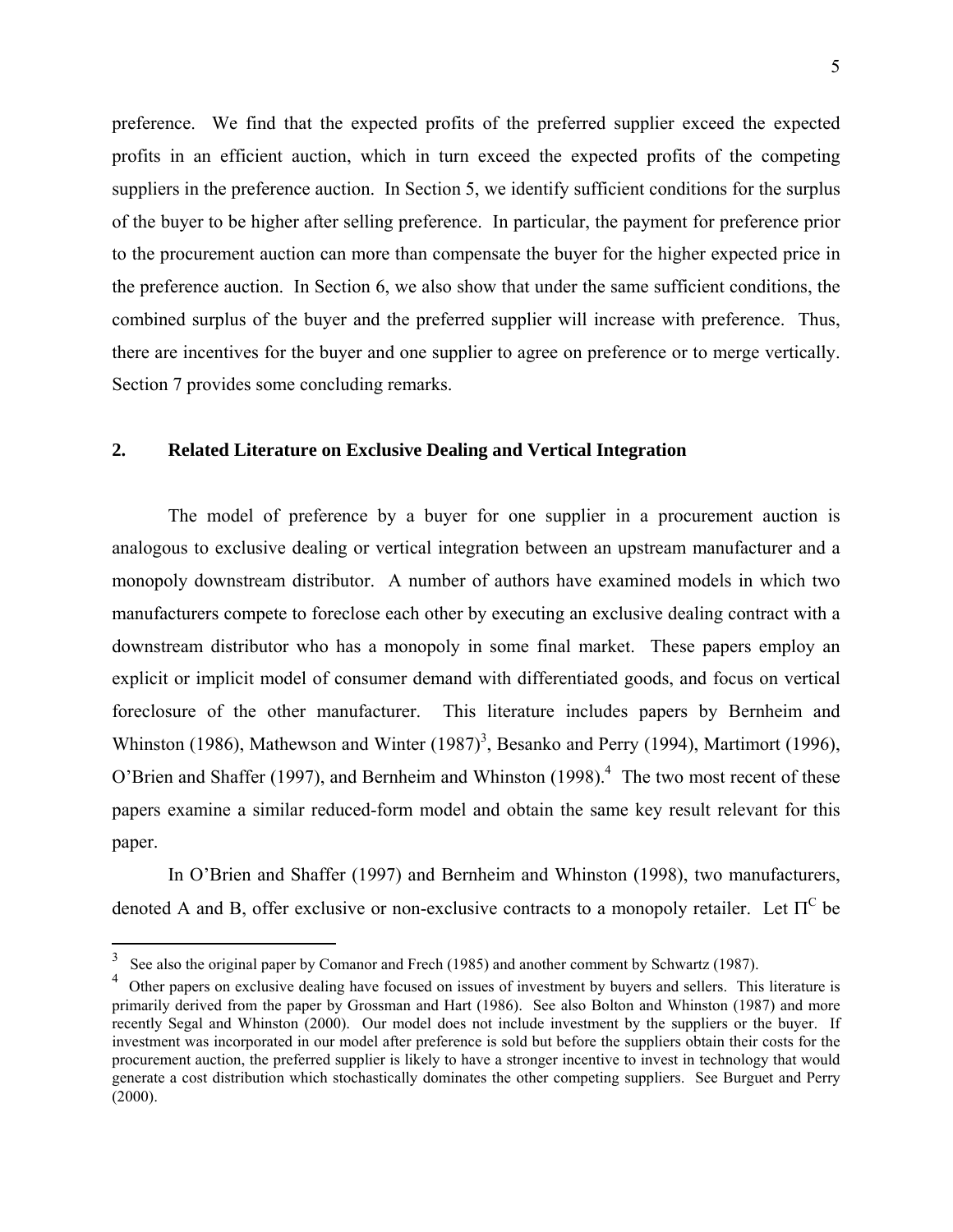the maximized total surplus when the retailer is a common dealer for both manufacturers, and let  $\Pi^A$  and  $\Pi^B$  be the maximized total surplus when the retailer has an exclusive contract with one manufacturer, so that the other manufacturer is then foreclosed from this final market. The most interesting case arises when (1)  $\Pi^C > \Pi^A > \Pi^B$ , but (2)  $\Pi^A + \Pi^B > \Pi^C$ . The first inequalities imply that exclusivity reduces total surplus, and that the good of manufacturer A is more profitable alone than the good of manufacturer B. The second inequality implies that the goods are substitutes and not complements. Both assumptions would be satisfied naturally in a model of differentiated goods. Both papers demonstrate that there exists a Pareto undominated equilibrium for the manufacturers in which efficient common distribution occurs and each manufacturer receives a payment equal to its marginal contribution to the maximized total surplus. Manufacturer A receives  $\Pi^C \cdot \Pi^B$ ; manufacturer B receives  $\Pi^C \cdot \Pi^A$ ; and the retailer retains the remainder of the surplus equal to  $\Pi^A + \Pi^B - \Pi^C$ .

These papers then examine the cases in which one or both manufacturers offer only an exclusive contract and the retailer then chooses to be an exclusive dealer of one manufacturer, thereby foreclosing the other manufacturer completely. In the process of this discussion, both papers make the point that the retailer could increase his profits if he could hold an auction for his exclusive dealership. In this case, the retailer would receive a payment of  $\Pi^B$  to be the exclusive dealer of manufacturer A. This payment clearly exceeds the profit that the retailer would receive as a common distributor in the undominated equilibrium ( $\Pi^B > \Pi^A + \Pi^B - \Pi^C$ ).<sup>[5](#page-5-0)</sup> Thus, by auctioning an exclusive contract, the retailer could increase its profits by  $\Pi^C$  -  $\Pi^A$  at the expense of manufacturer B, or equivalently at the expense of manufacturer A  $[(\Pi^C \cdot \Pi^B) - (\Pi^A \cdot \Pi^C)]$  $\Pi^{\text{B}}$ ) =  $\Pi^{\text{C}}$  -  $\Pi^{\text{B}}$ ]. Total surplus declines from  $\Pi^{\text{C}}$  to  $\Pi^{\text{A}}$  when the exclusive contract is auctioned to manufacturer A, and manufacturer B is completely foreclosed.

Our model of preference examines the same issues as this literature on exclusive dealing, but does so in the setting of a procurement auction. The results are similar but the auction

<span id="page-5-0"></span> $\frac{5}{5}$  This point is most clearly made in Proposition 5 of the paper by O'Brien and Shaffer (1997), and the subsequent discussion. This finding can also apply to the other dominated equilibria of common distribution by the retailer. Let  $P_A$  and  $P_B$  be the payments to the manufacturers in such an equilibrium. In order for the retailer to prefer an auction of an exclusive contract, it must be true that  $\Pi^B > \Pi^C - P_A - P_B$ . Depending on the equilibrium payments to the manufacturers, this condition can be satisfied even though  $\Pi^C > \Pi^A$ . In particular, this can occur whenever the sum of the equilibrium payments to the manufacturers is such that:  $P_A + P_B > \Pi^C - \Pi^B > \Pi^C - \Pi^A > 0$ .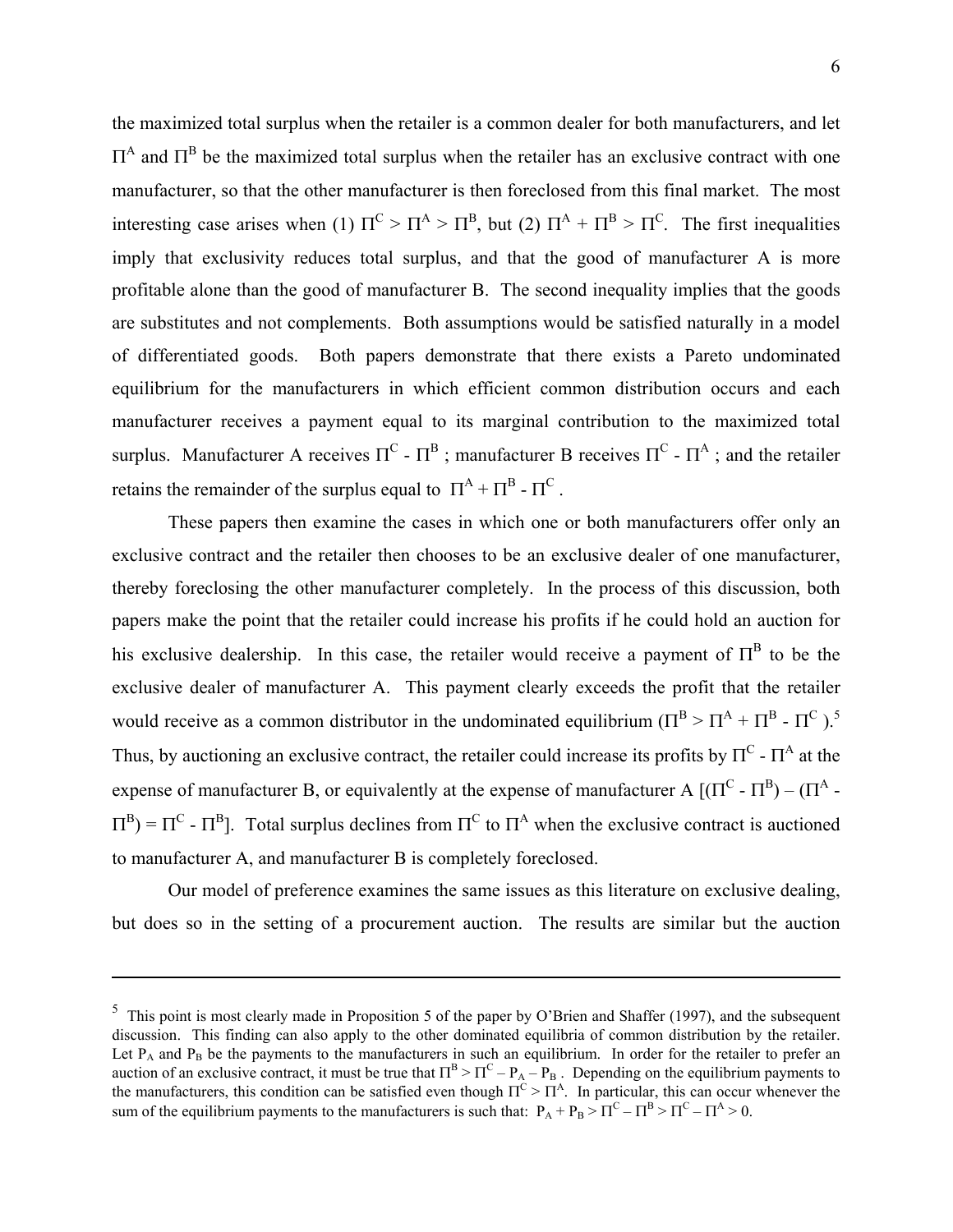setting generates alternative interpretations of the resulting market structure and profits. In the previous literature, the manufacturers make offers of exclusive or non-exclusive contracts which the retailer can only accept or reject. In our model, the buyer can award preference by holding a pre-auction to sell preference to one of the suppliers before holding the procurement auction. The residual bargaining power of the suppliers then derives from their private information about their costs. In the previous literature, an exclusive dealing contract with one manufacturer forecloses completely the manufacturer of the other good. In our model, the preferred supplier merely has a *right-of-first-refusal* for the procurement auction. Thus, the competing suppliers are not completely foreclosed by the sale of preference, and can win the contract when their costs are sufficiently low to bid below the cost of the preferred supplier. This feature is similar to what happens in the model of Aghion and Bolton (1987) which we discuss below.

An important similarity with the previous literature is that preference can increase the profits of the buyer and preferred supplier at the expense of the other suppliers and also reduce social surplus. In the undominated equilibrium of the previous papers, the auction for an exclusive contract divides the combined profits  $\Pi^A$  under the exclusive contract with manufacturer A, with the retailer receiving  $\Pi^B$  and manufacturer A receiving  $\Pi^A - \Pi^B$ . Thus, the retailer extracts all the profits,  $\Pi^C - \Pi^A$ , that manufacturer B would have earned in the nonexclusive equilibrium. Manufacturer A then incurs the burden of the social loss from excluding the good of manufacturer B, also equal to  $\Pi^C - \Pi^A$ . In our model, the buyer extracts rents from the suppliers because the expected profits of the preferred supplier exceed the expected profits of any one of the competing suppliers. The buyer will incur part of the efficiency loss from the preference auction, and will fully incur any loss that might arise from less aggressive bidding by the competing suppliers. However, for large families of cost distributions, the buyer will benefit from selling preference to one of the suppliers.

There is another related literature on vertical foreclosure in which one of two downstream manufacturers acquires or merges with an upstream input supplier in order to foreclose or raise the costs of the other downstream manufacturer. These models have a similar structure to the previous literature on exclusive dealing, but differ in that there are additional competitive effects from the vertical merger on other input suppliers and/or on the ultimate consumers. This literature includes papers by Salop and Scheffman (1983, 1987), Salinger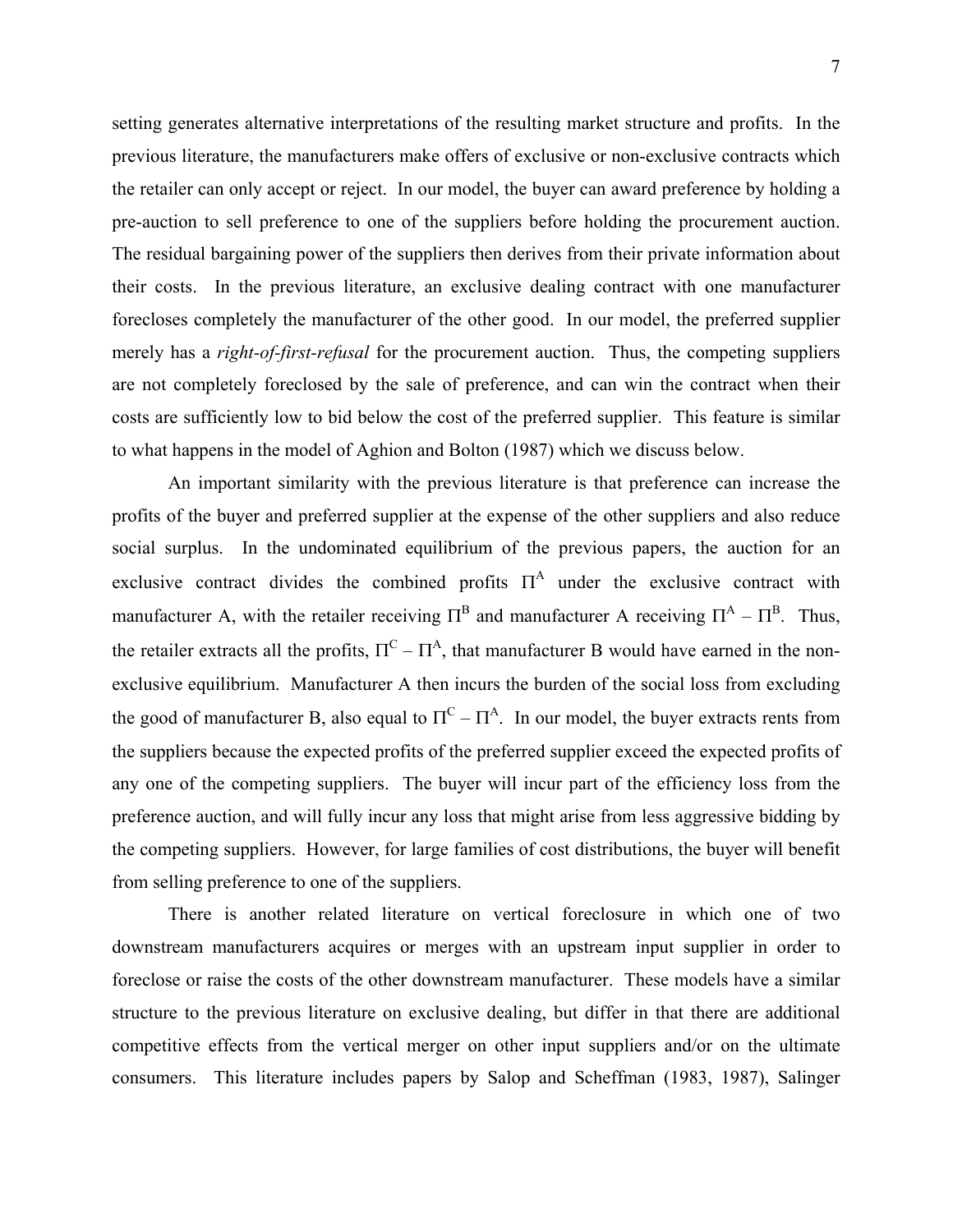(1988), Ordover, Saloner, and Salop  $(1990)^6$  $(1990)^6$ , Hart and Tirole (1990), Riordan (1998), and Chen (2001). Although these papers posit two or more input suppliers, they can have properties similar to a preference auction in which two buyers compete to be the preferred buyer of a monopoly supplier, the equivalent reverse model from the one in this paper. The reason is that this literature examines the effects of an initial vertical merger between one of the manufacturers and one (or more) of the input suppliers. Depending on different assumptions about the other suppliers, there exist cases in which the integrated manufacturer can prevent a subsequent vertical merger between its rival manufacturer and one of the other suppliers. For these cases, one could envision a pre-auction in which the two manufacturers bid to acquire the most efficient input supplier and thereafter raise the costs of the rival manufacturer. The findings of these papers suggest that such a bidding process would result in a higher combined profit for the integrated firm, and a lower profit for the rival manufacturer. The similarity to the results in this paper is that the integrated firm would be extracting rents from the rival manufacturer. The difference from the results in this paper is that the integrated firm could also be extracting rents from the other input suppliers or from consumers in the final market through higher prices.<sup>[7](#page-7-1)</sup>

Finally, let us briefly discuss the paper by Aghion and Bolton (1987). In their paper, a monopoly buyer contracts with an incumbent supplier when there is some probability of entry by a new supplier with lower costs. The contract specifies one payment to the incumbent supplier for delivery of the good if no entry occurs and a second payment to the incumbent supplier for non-delivery if the buyer obtains the good from the new supplier. The buyer and the incumbent supplier can mutually benefit from this contract because the payments allow them to extract rents from the new supplier when the new supplier enters with lower costs. Our model could be modified to incorporate potential entry by new suppliers. The willingness to pay for preference by each of the existing suppliers participating in the pre-auction could be appropriately adjusted to account for the number and likelihood of new entrants.

<span id="page-7-0"></span>See also the comment and reply by Reiffen (1992) and Ordover, Saloner, and Salop (1992).

<span id="page-7-1"></span><sup>7</sup> In Perry (1978), a monopsonist acquires competitive input suppliers and rationalizes its make-or-buy decision in favor of its internal suppliers. This reduces the competitive rents of the remaining independent suppliers and allows the monopsonist to acquire subsequent suppliers at a lower acquisition price. In this way, the monopsonist can extract rents directly from its suppliers, rather than another rival manufacturer in the downstream stage.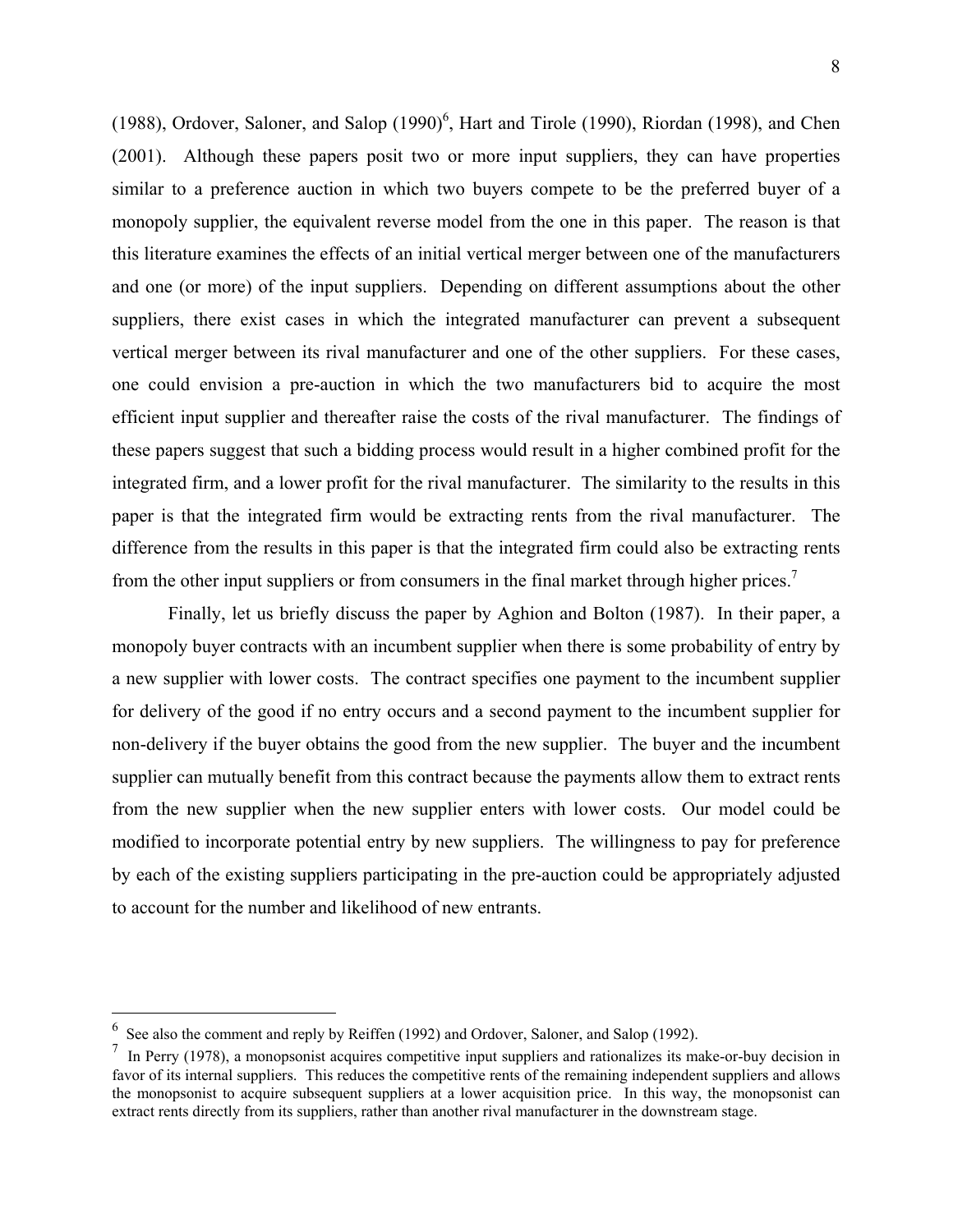### **3. Equilibrium Bidding in the Procurement Auction with Preference**

The buyer has a value  $\nu$  for a good having a fixed quantity and quality. There are  $(n+1)$ suppliers with independent and identical cost distributions for producing the good. The buyer could employ an efficient auction (EA), such as a sealed-bid first-price auction or a second-price auction. As an alternative, we allow the buyer to employ a preference auction (PA) in which one supplier is the preferred supplier (PS) and the other *n* suppliers are the competing suppliers (CS). In the preference auction, the CS will bid for the contract in a first-price auction, but the PS will then be offered the contract at a price equal to the lowest bid of the  $CS$ <sup>8</sup>. The contract will be accepted by the PS if his cost is below this lowest bid of the CS, and rejected otherwise. Thus, preference means that the PS has a *right-of-first-refusal* at the lowest bid of the CS. The PS may be an independent supplier or may be a subsidiary of the buyer. In either case, the PS would not bid against the CS because any bid below all the bids of the CS would only lower the expected price that the PS would be paid by the buyer.<sup>9</sup>

We assume that the  $i<sup>th</sup>$  supplier obtains its cost of production  $c_i$  as an independent realization from the same distribution function  $G(c)$  with support  $[0,1]$ , and a positive, continuous density function  $g(c)$  over this support. The cost  $c_i$  is private information for the  $i^{\text{th}}$ supplier. For simplicity, we also assume that the value of the good to the buyer exceeds the highest possible cost realization  $(v > 1)$ . Thus, we will examine preference in a symmetric procurement auction with independent private values (costs).

If preference has been awarded, then we will subscript variables related to the preferred supplier (PS) by *p* and those related to the competing suppliers (CS) by *k*. We now characterize a symmetric, monotone equilibrium bidding function for the CS,  $b(c)$ . Assuming that the PS will not reject contracts at a price above his cost, the equilibrium bidding function for each of the CS has to satisfy:

<span id="page-8-0"></span> $8\text{ }$  We assume that the bid of each CS is verifiable so that the buyer can show the PS a signed document with the lowest bid of the CS.

<span id="page-8-1"></span><sup>&</sup>lt;sup>9</sup> If the PS won, his bid must have been below the lowest bid of the CS. However, the lowest bid of the CS is the price at which the PS would be offered the contract under his *right-of-first-refusal*. Of course, this assumes that any payment for the *right-of-first-refusal* is independent of any bid that the PS might make. See Burguet and Perry (2000) for an alternative model of favoritism.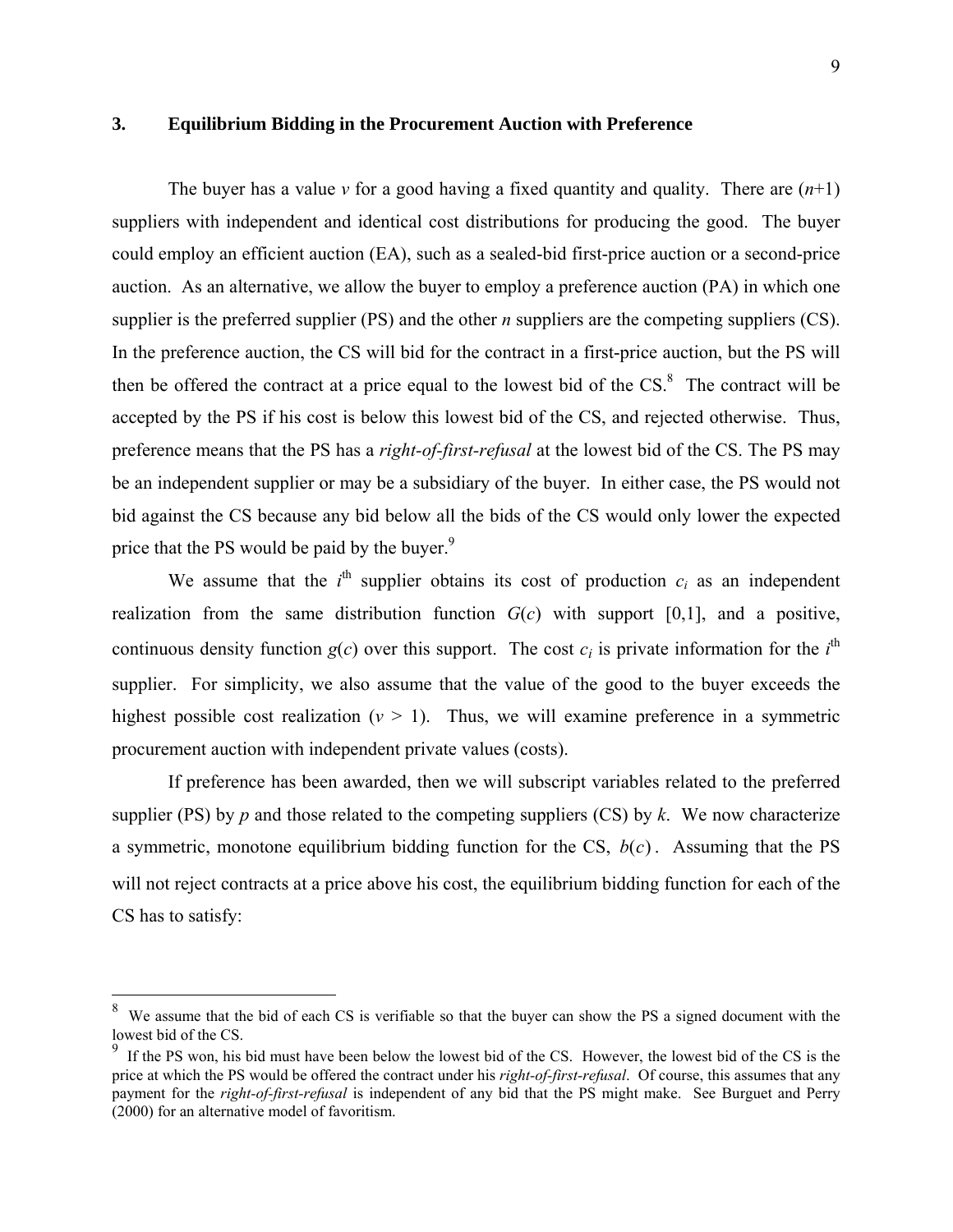<span id="page-9-0"></span>(1) 
$$
c = \arg \max_{z} \prod_{k} [b(z); c] = \arg \max_{z} (b(z) - c) \cdot [1 - G(b(z))] \cdot [1 - G(z)]^{n-1}.
$$

In order for one CS to win the contract, its bid  $b(z)$  must be below the cost of the PS and its cost *z* must be below the costs of the other  $(n - 1)$  CS. The first-order condition for this problem can be written as

(2) 
$$
\frac{d\{b(c)\cdot[1-G(b(c))]\cdot[1-G(c)]^{n-1}\}}{dc} = c \cdot \frac{d\{[1-G(b(c))]\cdot[1-G(c)]^{n-1}\}}{dc}.
$$

By integrating (2), an interior solution to (1) must satisfy the following condition

(3a)  

$$
b(c) = \frac{1}{[1 - G(b(c))] \cdot [1 - G(c)]^{n-1}} \cdot \int_{c}^{1} z \cdot \frac{d\{[1 - G(b(z))] \cdot [1 - G(z)]^{n-1}\}}{dz} dz
$$

$$
= c + \frac{1}{[1 - G(b(c))] \cdot [1 - G(c)]^{n-1}} \cdot \int_{c}^{1} [1 - G(b(z))] \cdot [1 - G(z)]^{n-1} dz
$$

This condition can be rewritten as the following differential equation

 $\overline{a}$ 

(3b) 
$$
b - c = \frac{[1 - G(b)]}{g(b)} - \frac{(n-1) \cdot (b-c)}{b'} \cdot \frac{[1 - G(b)]}{g(b)} \cdot \frac{g(c)}{[1 - G(c)]}
$$

The optimal bidding function for the CS,  $b(c)$ , is implicitly defined by (3b). Note that  $b(1) = 1$ , and  $b(0) > 0$ . The problem defined by (1) is dominance solvable when there are only two suppliers  $(n = 1)$ . With only one CS, the bidding function is the best *take-it-or-leave-it* offer from the CS to the buyer who has the option of purchasing the good at the cost of the PS. For the general case of three or more suppliers ( $n \ge 2$ ), the following proposition demonstrates that (3b) defines a unique strictly increasing bidding function  $b(c)$  for the CS.

.

 $z = c$ 

**<sup>10</sup>** Monotonicity and symmetry of the bounded bidding function implies that it is also differentiable almost everywhere.

<sup>&</sup>lt;sup>11</sup> The second-order conditions are satisfied as long as  $b(c) > c$  for  $c < 1$  at the solution to the differential equation (3b), and then  $b'(c) > 0$ . Indeed, the first-order condition defines an identity in *c*,  $[b(z); c]$ 0  $(z);$ =  $\partial z = \Big|_{z=0}$ ∂ *z*  $\left| \frac{dI_k(b(z);c)}{dt} \right|$  = 0, so that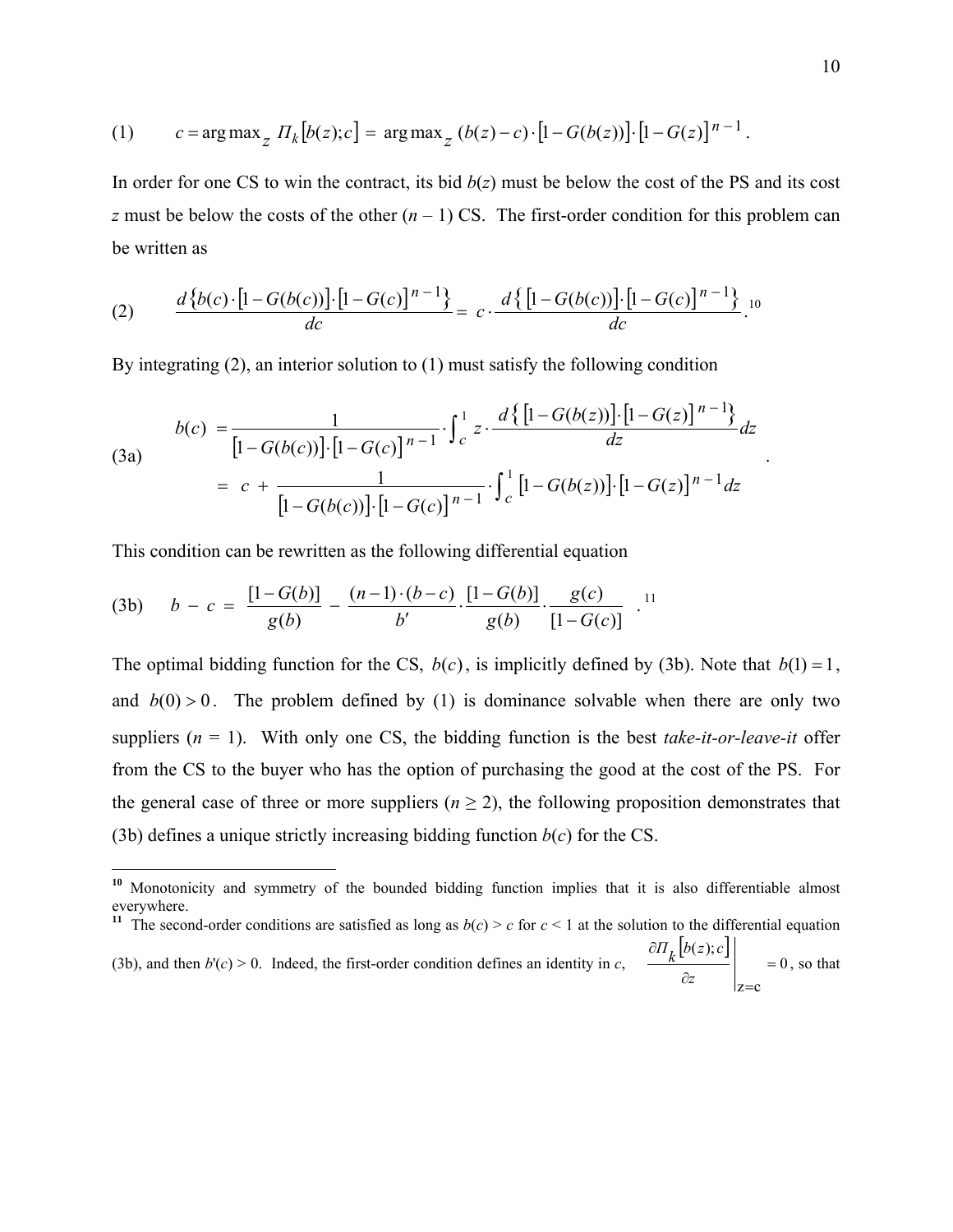**Proposition 1:** If the density function  $g(c)$  is continuously differentiable and bounded away from zero, then there exists a unique strictly increasing bidding function  $b(c)$  for the competing suppliers in a preference auction.

# Proof: See Appendix

The cost of the PS is a secret random reserve price for the CS. This reserve price is random because it is independently drawn from the same cost distribution. This reserve price is secret because it is not revealed to the CS prior to submitting their bids. One might argue that it is not in the interest of the buyer to maintain the secrecy of the cost of the PS. In particular, the buyer might do better by announcing the cost of the PS, and then running a first-price auction. However, if the cost report is believed by all of the CS, the buyer would have an incentive to report a cost less than the true cost of the PS. If the cost of the PS could not be verified, the equilibrium of this policy would result in exactly the same outcome as the preference auction. Thus, there would be no gain from announcing the cost of the PS as the reserve price.

# **4. Expected Profits of the Suppliers from the Preference Auction**

We can now define the expected profits of both the PS and CS when they compete for the contract in the preference auction. We compare the expected profits of the PS with the CS, and then compare each to the expected profits of a supplier in an efficient auction when no preference is awarded.

In a differentiable monotone equilibrium, incentive compatibility requires that the derivative of the expected profit function  $\Pi_k(c)$  of each CS evaluated at cost *c* satisfies

$$
\frac{d}{dc} \frac{\partial H_k[b(z);c]}{\partial z}\Big|_{z=c} = \frac{\partial}{\partial z} \frac{\partial H_k[b(z);c]}{\partial z}\Big|_{z=c} + \frac{\partial}{\partial c} \frac{\partial H_k[b(z);c]}{\partial z}\Big|_{z=c} = 0.
$$
 Thus the second-order condition is simply\n
$$
\frac{\partial}{\partial c} \frac{\partial H_k[b(z);c]}{\partial z}\Big|_{z=c} = -\frac{d[1-G(b(c))][1-G(c)]^{n-1}}{dc} \ge 0.
$$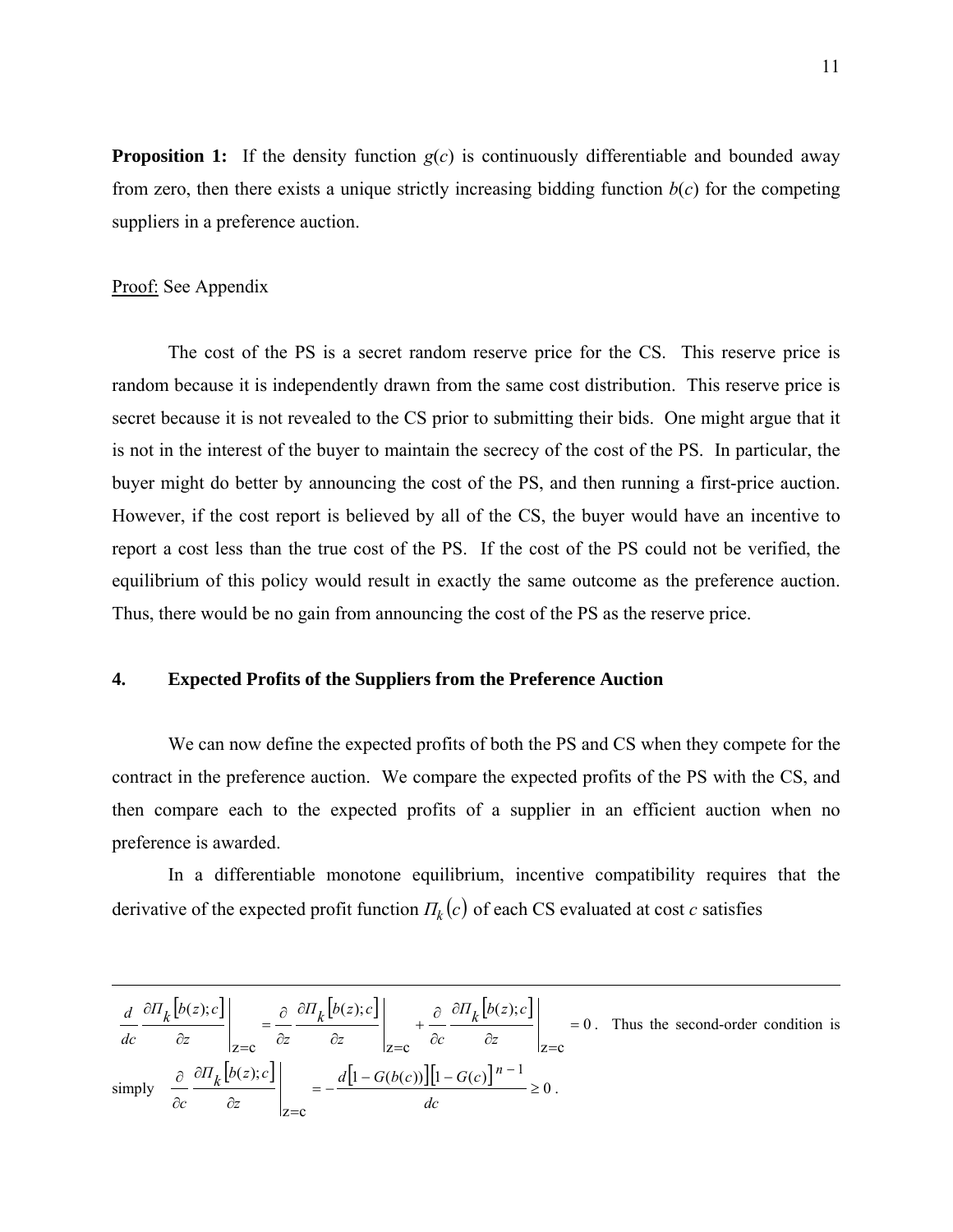$$
\frac{d\Pi_k(c)}{dc} = -[1 - G(b(c))] \cdot [1 - G(c)]^{n-1}.
$$

By integrating this expression, we obtain the expected profit function of a CS with cost *c*:

(4) 
$$
\Pi_k(c) = \int_c^1 [1 - G(b(z))] \cdot [1 - G(z)]^{n-1} dz.
$$

Similarly, we obtain the expected profit function of the PS with cost *c*:

(5) 
$$
I_{p}(c) = \begin{cases} \int_{c}^{1} [1 - G(b^{-1}(z))]^{n} dz, & \text{if } c > b(0), \text{ and} \\ [b(0) - c] + \int_{b(0)}^{1} [1 - G(b^{-1}(z))]^{n} dz, & \text{if } c \leq b(0) \end{cases}
$$

As a reference point, we can also express the expected profit function of a supplier with cost *c* in an efficient auction as:

(6) 
$$
\Pi(c) = \int_{c}^{1} G(z) \cdot [1 - G(z)]^{n} dz.
$$

Expressions (4), (5), and (6) are the expected profits of each type of supplier for a given cost c. From these expressions, we can calculate the expected profits of each type of supplier over the distribution of costs:

(7) 
$$
E\Pi_{k} = \int_{0}^{1} G(c) \cdot [1 - G(b(c))] \cdot [1 - G(c)]^{n-1} dc,
$$

(8) 
$$
E\Pi_p = \int_{b(0)}^1 G(c) \cdot \left[1 - G(b^{-1}(c))\right]^n dc + \int_0^{b(0)} G(c) dc,
$$

(9) 
$$
E\Pi = \int_0^1 G(c) \cdot [1 - G(c)]^n dc.
$$

Expressions (7) and (8) are the expected profits when each supplier knows whether it is the PS or one of the CS, but before each supplier knows its cost realization. Expression (9) is the expected profits when each supplier knows that no other supplier will be preferred. The following proposition provides a clear comparison of the expected profits.

**Proposition 2:** The expected profits of the preferred supplier are greater than its expected profits in an efficient auction; whereas the expected profits of a competing supplier are less than its expected profits in an efficient auction:  $E\Pi_p > E\Pi > E\Pi_k$ .

.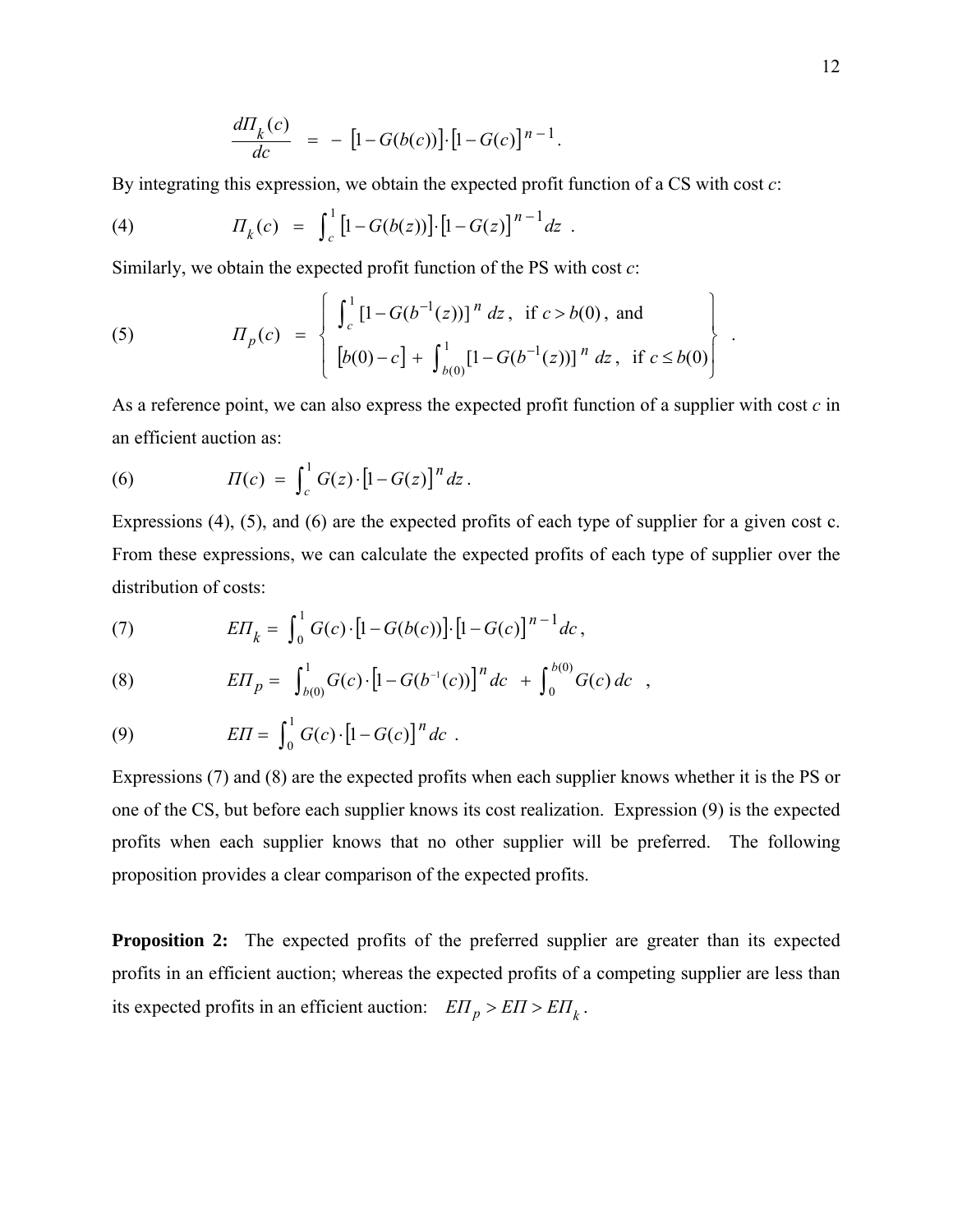Proof of Proposition 2:  $E\Pi_p > E\Pi$  follows from the fact that  $b^{-1}(c) < c$  for  $c < 1$ . Similarly, *EΠ*  $>$  *EΠ*<sub>*k*</sub> follows from the fact that *b*(*c*)  $>$  *c* for *c* < 1. QED

Proposition 2 makes it clear that the PS benefits at the expense of the CS. The next question is whether the buyer can benefit from awarding or selling preference to one of the suppliers.

# **5. Pre-Auction to Sell Preference**

We assume that the allocation of preference occurs at a point in time earlier than the procurement auction and earlier than the realization of costs by the suppliers. For example, preference could arise before the buyer has determined the quantity and quality of the good, and consequently the suppliers could not know their costs of providing the good. After preference is assigned to one of the suppliers, each supplier learns its cost and the suppliers compete for the contract in the procurement auction discussed in the previous section. For the moment, assume that the PS is an independent supplier who has obtained a *right-of-first-refusal* from the buyer. Irrespective of who obtains the contract, the expected price paid by the buyer is equal to the lowest bid from the CS. Thus, the expected price in the preference auction is

(10) 
$$
EP_{PA} = \int_0^1 b(c) \cdot n \cdot g(c) \cdot [1 - G(c)]^{n-1} dc.
$$

If no preference is assigned to any one supplier, then all suppliers compete for the contract in a symmetric first-price auction. Assuming that the buyer must assign the contract to one of the  $(n+1)$  suppliers, this first-price auction is an optimal auction for the buyer.<sup>12</sup> Moreover, symmetry among the suppliers ensures that this first-price auction is efficient in that the supplier with the lowest cost will win the contract. The resulting expected price paid by the buyer is

(11) 
$$
EP_{EA} = \int_0^1 c \cdot (n+1) \cdot n \cdot g(c) \cdot G(c) \cdot [1 - G(c)]^{n-1} dc.
$$

<span id="page-12-0"></span><sup>&</sup>lt;sup>12</sup> In particular, we assume that the buyer cannot set a reserve price. This is a direct corollary of the optimal auction analysis of Myerson (1981). Indeed, when a transaction takes place with probability one, any efficient procedure is an optimal selling or buying procedure.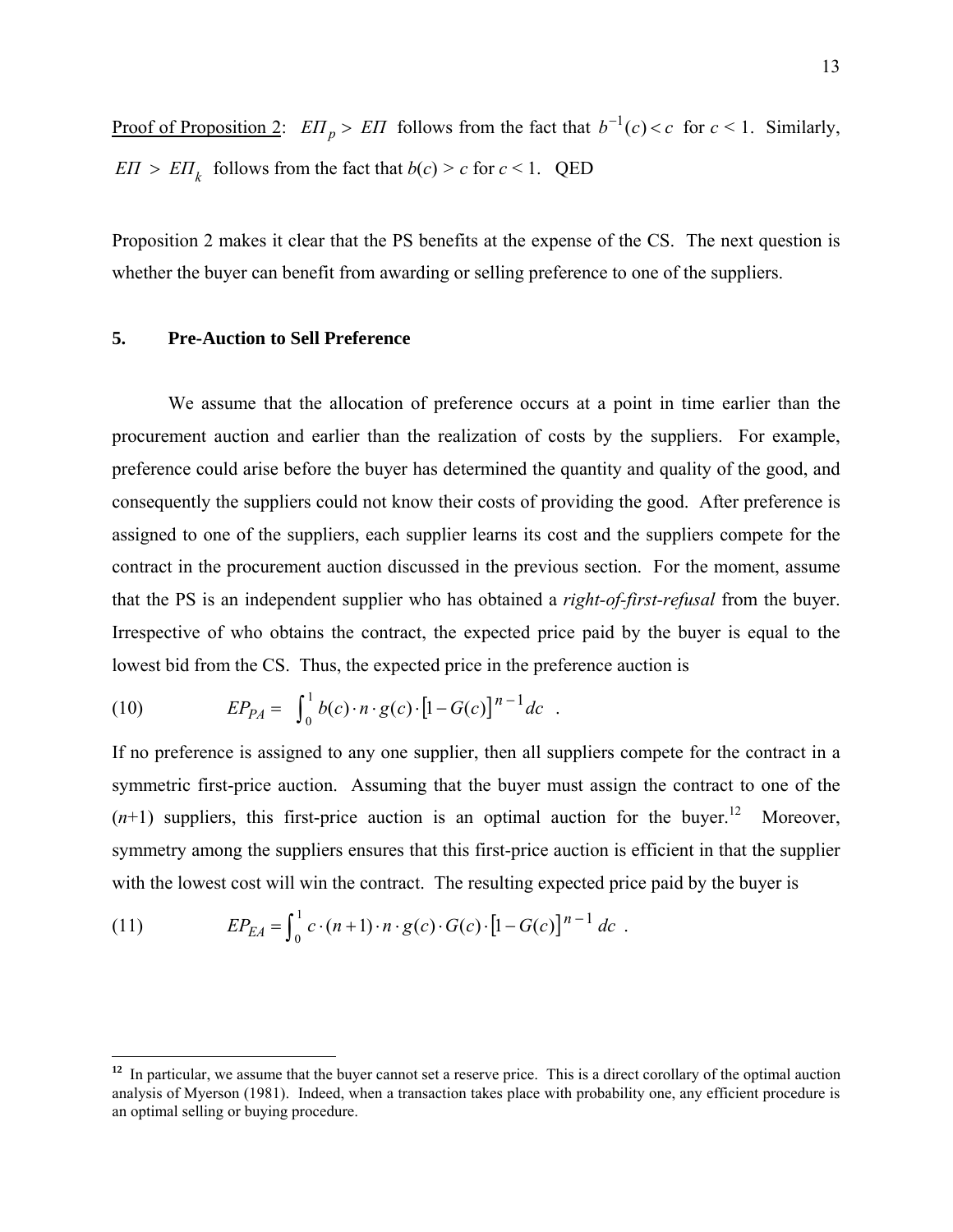The expected price with an efficient auction  $EP_{EA}$  must be lower than the expected price in the preference auction  $EP_{PA}$ .<sup>13</sup> Thus, awarding preference to one supplier without a payment from that supplier is not in the interest of the buyer.<sup>14</sup> However, this conclusion is altered if the buyer can sell preference to one of the suppliers.

As we have seen in the Proposition 2, preference, or a *right-of-first-refusal*, provides one of the suppliers with an advantage in the procurement auction and the other supplier with a corresponding disadvantage. As a result, each supplier has a willingness to pay for preference, derived from the prospect of obtaining the advantage and the desire to avoid the disadvantage. Thus, the buyer could sell preference in a pre-auction to the supplier making the highest bid for preference in the future procurement auction. Since the suppliers do not know their cost realizations at this early stage, they are symmetrically informed and thus have the same willingness to pay for preference. Facing two or more suppliers, the buyer can extract this willingness to pay from one of the suppliers irrespective of the format of the pre-auction or bargaining game with the PS.

The willingness to pay for preference by a supplier is the difference between the expected profits as the PS and expected profits as one of the CS,  $E\Pi_p - E\Pi_k$ . Thus, when the buyer sells preference, the effective price of the contract paid by the buyer is the difference between the expected price in the preference auction after the contract has been awarded and the payment received from the pre-auction where preference is sold to one of the suppliers. We define this effective price as the net expected price paid by the buyer,  $NEP_{PA}$ :

$$
(12) \t\t\tNEP_{PA} = EP_{PA} - [E\Pi_p - E\Pi_k].
$$

 $\overline{a}$ 

We now ask whether the payment for preference  $E\Pi_p - E\Pi_k$  compensates the buyer for the higher expected price  $EP_{P\ A}$  in the preference auction.

**Proposition 3:** For *n* sufficiently small  $(n = 1)$ , the net expected price when the buyer sells preference is lower than the expected price in an efficient auction:  $NEP_{PA} < EP_{EA}$ .

<span id="page-13-0"></span><sup>&</sup>lt;sup>13</sup> With symmetric suppliers, the expected price in an efficient auction is always lower than the expected price for any auction mechanism where the buyer purchases with probability one, but which does not allocate the contract to the lowest cost supplier in all cases.

<span id="page-13-1"></span><sup>&</sup>lt;sup>14</sup> This is consistent with the findings of Bikhchandani, Lippman, and Ryan (2005) for second-price auctions.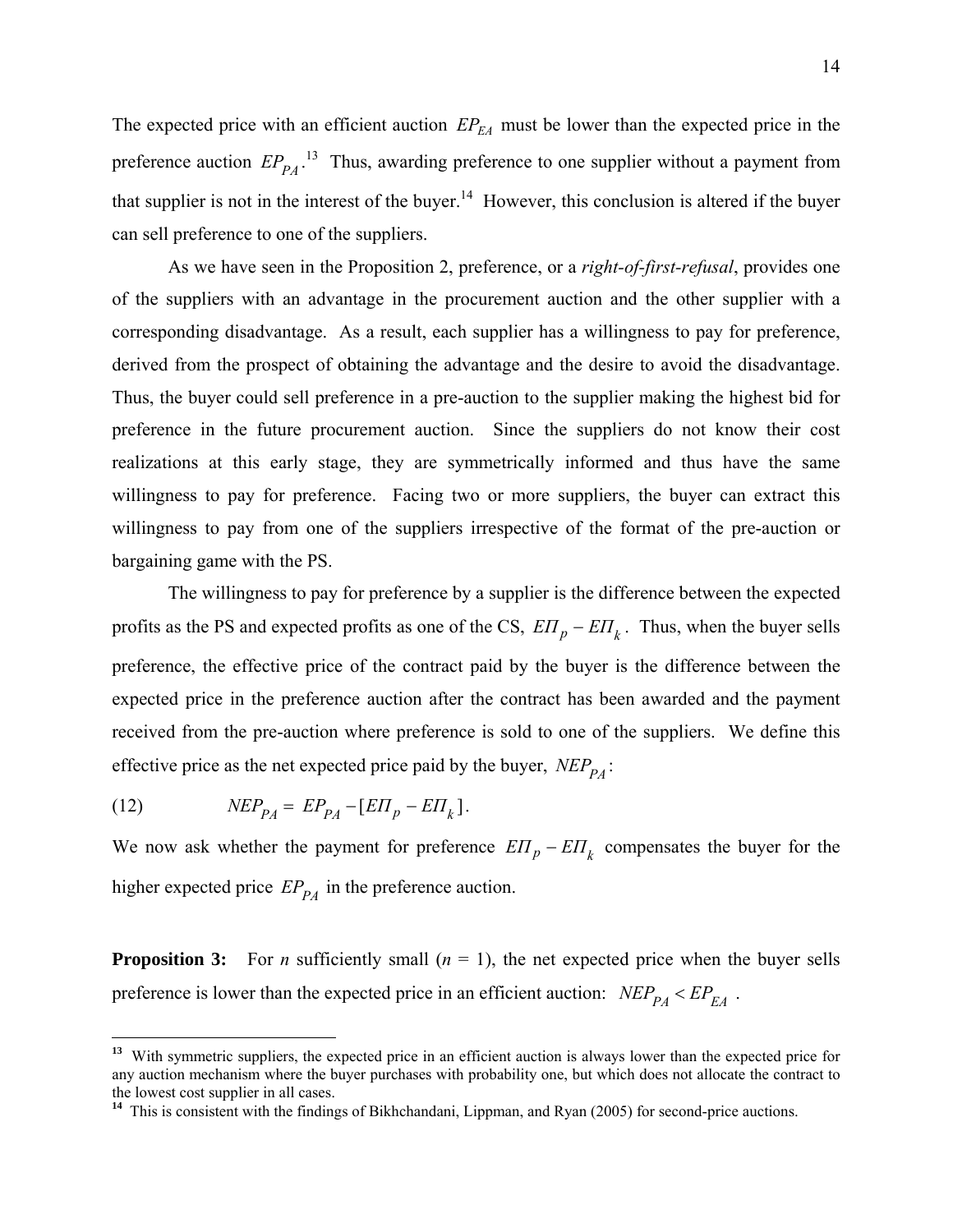Proof of Proposition 3: By adding and subtracting *EΠ* , the difference between the net expected price and the expected price in an efficient auction can be expressed as three terms:

$$
NEP_{PA} - EP_{EA} = [EP_{PA} - E\Pi_{p}] + [E\Pi - EP_{EA}] - [E\Pi - E\Pi_{k}] .
$$

The third term in this expression is negative from Proposition 2 because  $E\Pi > E\Pi_k$ . In order to examine the other two terms, denote  $Y_{(i;m)}$  as the *i*<sup>th</sup> order statistic (from low to high) of *m* realizations of costs. Since the expected price in an efficient (second-price) auction  $EP_{EA}$  equals the expected value of  $Y_{(2;n+1)}$ , the expected profit *EII* of a supplier when no preference is awarded is the expected value of  $[Y_{(2,n+1)} - Y_{(1,n+1)}]/(n+1)$ . Thus, the second term is negative  $\text{because } E \Pi - E P_{EA} = -\left[ n \cdot E Y_{(2; n+1)} + E Y_{(1; n+1)} \right] / (n+1) < 0.$  Now consider the first term. Note that the expected profits of the PS can be expressed as  $\int_0^1 \int_{\max\left\{b^{-1}(c),0\right\}}^1 \left(b(x)-c\right) \cdot n \cdot g(x) [1-G(x)]$  $=\int_0^1\int_{\max\left\{b^{-1}(c),0\right\}}^1\left(b(x)-c\right)\cdot n\cdot g(x)\left[1-G(x)\right]^{n-1}dx.$  $E\Pi_p = \int_0^1 \int_{\max\{b^{-1}(c),0\}}^1 (b(x)-c) \cdot n \cdot g(x) [1-G(x)]^{n-1} dx \cdot g(c) dc$  $p = \int_0^1 \int_{\text{max}}^1 \int_{b^{-1}(c)}^1 (b(x)-c) \cdot n \cdot g(x) [1-G(x)]^{n-1} dx \cdot g(c) dc$ , where  $\max \{b^{-1}(c), 0\}$ 

indicates that the lower limit is 0 whenever  $b^{-1}(c)$  does not exist, that is, whenever  $b(0) > c$ . Also note that  $EY_{(1;n)} = \int_0^1 c \cdot n \cdot g(c) [1 - G(c)]^{n-1} dc$  $J_{(1;n)} = \int_0^1 c \cdot n \cdot g(c) [1 - G(c)]^{n-1} dc$ . The second term can now be simplified as follows:

$$
EP_{PA} - E\Pi_{p} = \int_{0}^{1} (b(c) - c) \cdot n \cdot g(c) [1 - G(c)]^{n-1} dc + EY_{(1;n)} - E\Pi_{p}
$$
  
\n
$$
= \int_{0}^{1} \int_{0}^{1} (b(x) - x) \cdot n \cdot g(x) [1 - G(x)]^{n-1} dx \cdot g(c) dc + EY_{(1;n)}
$$
  
\n
$$
- \int_{0}^{1} \int_{\max}^{1} \langle b(x) - c \rangle \cdot n \cdot g(x) [1 - G(x)]^{n-1} dx \cdot g(c) dc
$$
  
\n
$$
= \int_{0}^{1} \int_{0}^{1} (c - x) \cdot n \cdot g(x) [1 - G(x)]^{n-1} dx \cdot g(c) dc + EY_{(1;n)} - C
$$
  
\n
$$
= E[c] - C,
$$

where  $C = -\int_{b(0)}^{1} \int_{0}^{b^{-1}(c)} (b(x)-c) \cdot n \cdot g(x) [1-G(x)]^{n-1} dx \cdot g(c) dc > 0.$  $\frac{1}{c}$  $C = -\int_{b(0)}^{1} \int_{0}^{b^{-1}(c)} (b(x) - c) \cdot n \cdot g(x) [1 - G(x)]^{n-1} dx \cdot g(c) dc > 0.$  The first equality

simply adds and subtracts  $EY_{(1;n)}$ . The second equality substitutes the equivalent double integral with a change in the variables of integration for the first integral so that it can be combined with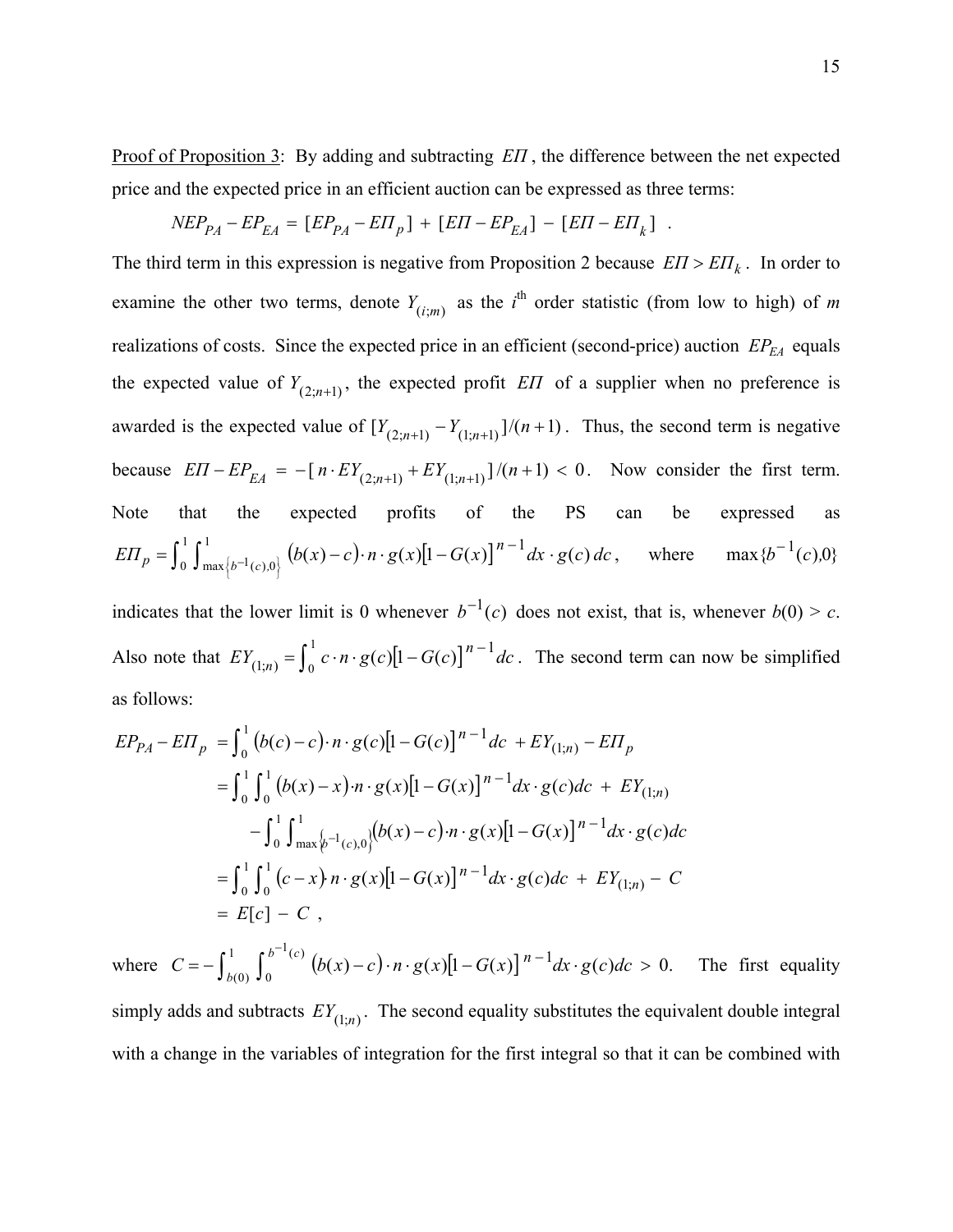the double integral defining  $E\Pi_p$ . The third equality rearranges these two double integrals creating the term *C*. The fourth equality simply cancels  $EY_{(1;n)}$ . Thus,

(13) 
$$
NEP_{PA} - EP_{EA} = E[c] - C - \frac{n \cdot E[Y_{(2;n+1)}] + E[Y_{(1;n+1)}]}{n+1} - [EH - ET_k].
$$

When  $n = 1$ ,  $E[c] = [EY_{(2:2)} + EY_{(1:2)}]/2$ , so that  $NEP_{PA} - EP_{EA} = -C - [EII - EII_k] < 0$ . QED

Proposition 3 is completely general in terms of cost distributions, but it only guarantees that the buyer prefers selling preference for the case when there are two suppliers  $(n = 1)$ . Since two suppliers is only a sufficient condition, the proof clearly suggests that there must be cost distributions for which this result would also be true for a larger number of suppliers  $(n \geq 1)$ . Indeed, the next proposition demonstrates that there exists a wide class of cost distributions for which the buyer prefers selling preference irrespective of the number of potential suppliers.

**Proposition 4:** If the inverse hazard rate,  $\left[1 - G(c)\right] / g(c)$ , is decreasing and convex, then for any number of suppliers  $n \geq 1$ , the net expected price when the buyer sells preference is lower than the expected price in an efficient auction:  $NEP_{PA} < EP_{EA}$ .

Proof of Proposition 4: By adding and subtracting *EΠ* , the difference between the net expected price and the expected price in an efficient auction can be expressed as three terms:

$$
NEP_{PA} - EP_{EA} = [EP_{PA} - EP_{EA}] - [EH_p - E\Pi] - [EH - ET_k] .
$$

Let  $b_{FA}(c)$  be the bidding function in an efficient (first-price) auction with  $(n + 1)$  symmetric suppliers. The expected price for this efficient auction can be decomposed as follows

$$
EP_{EA} = \int_0^1 b_{EA}(c) \cdot (n+1) \cdot g(c) [1 - G(c)]^n dc
$$
  
=  $\int_0^1 b_{EA}(c) \cdot n \cdot g(c) [1 - G(c)]^n dc - \int_0^1 b_{EA}(c) \cdot n \cdot g(c) G(c) [1 - G(c)]^n dc$   
+  $\int_0^1 b_{EA}(c) \cdot g(c) [1 - G(c)]^n dc$ .

From the proof of Proposition 3, the expected profits of the PS can be bounded below by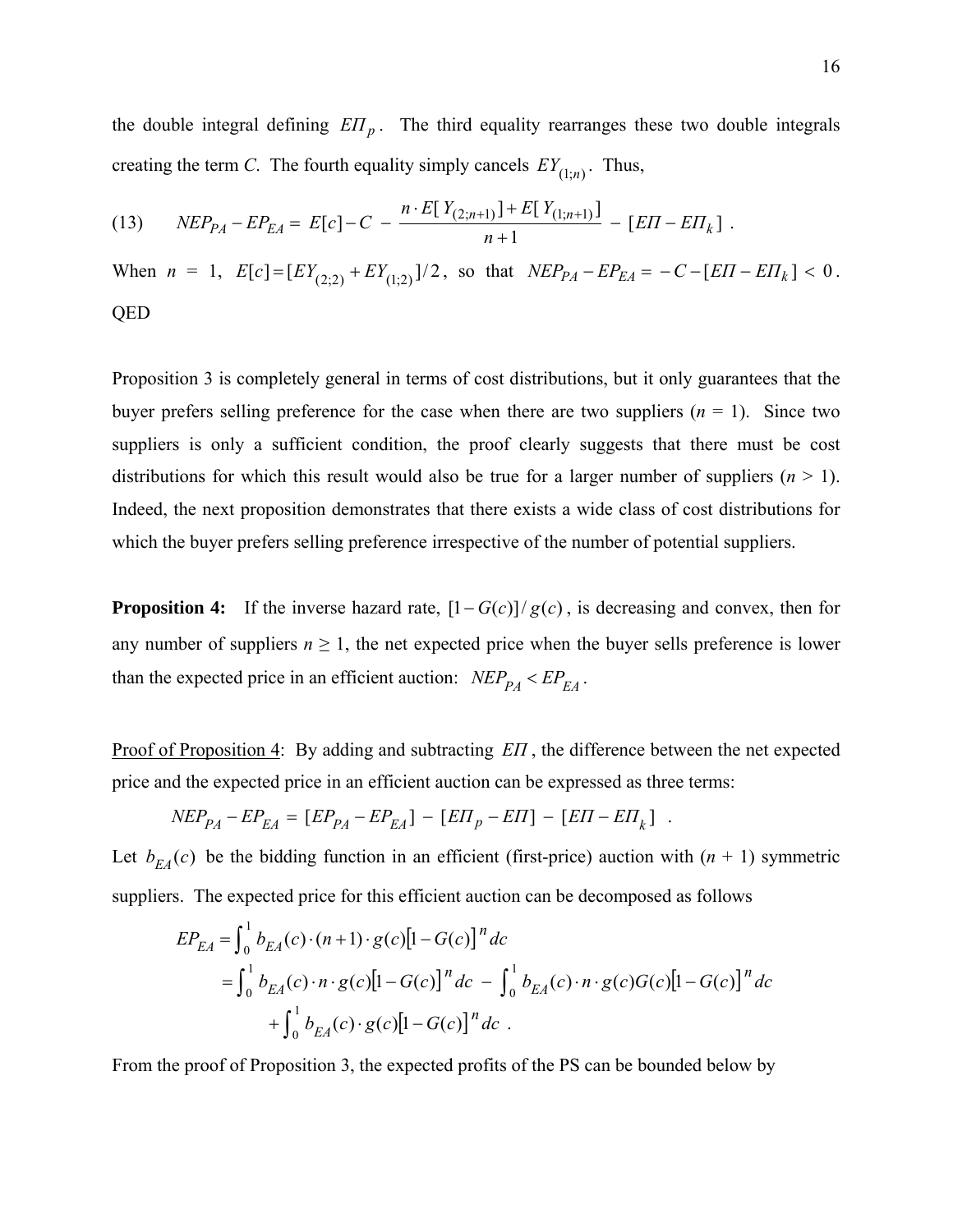$$
E\Pi_{p} = \int_{0}^{1} \int_{\max\left\{b^{-1}(c),0\right\}}^{1} \left(b(x)-c\right) \cdot n \cdot g(x) \left[1-G(x)\right]^{n-1} dx \cdot g(c) \, dc
$$
\n
$$
> \int_{0}^{1} \int_{c}^{1} \left(b(x)-c\right) \cdot n \cdot g(x) \left[1-G(x)\right]^{n-1} dx \cdot g(c) \, dc
$$
\n
$$
= \int_{0}^{1} \int_{c}^{1} b(x) \cdot n \cdot g(x) \left[1-G(x)\right]^{n-1} dx \cdot g(c) \, dc - EY_{(1;n+1)}/(n+1)
$$
\n
$$
= \int_{0}^{1} b(c) \cdot n \cdot g(c) \left[1-G(c)\right]^{n-1} G(c) \, dc - EY_{(1;n+1)}/(n+1) \, .
$$

The inequality arises from the fact that  $c > \max\{b^{-1}(c), 0\}$ , and the last equality is obtained by changing the order of integration. Substituting these two expressions into the difference between the net expected price and the expected price in an efficient auction, and rearranging terms, we find that

$$
NEP_{PA} - EP_{EA} < \int_0^1 \left[ b(c) - b_{EA}(c) \right] \cdot n \cdot g(c) \left[ 1 - G(c) \right]^{n-1} dc
$$
\n
$$
- \int_0^1 \left[ b(c) - b_{EA}(c) \right] \cdot n \cdot g(c) G(c) \left[ 1 - G(c) \right]^{n-1} dc
$$
\n
$$
- \left( \int_0^1 b_{EA}(c) \cdot g(c) \left[ 1 - G(c) \right]^{n} dc - EY_{(1; n+1)}/(n+1) - E\Pi \right)
$$
\n
$$
- \left[ EI - EI_{k} \right].
$$

The third term on the right-hand side is zero. Combining the first two terms, we obtain a simple upper bound on the difference:

(14) 
$$
NEP_{PA} - EP_{EA} < \int_0^1 [b(c) - b_{EA}(c)] \cdot n \cdot g(c)[1 - G(c)]^n dc - [EII - ET_k]
$$

As shown in the proof of Proposition 2,  $E\Pi - E\Pi_k > 0$ . Thus, whether the buyer benefits from selling preference depends on the integral of the difference in the bidding functions of the CS before and after preference is awarded. In particular, the buyer clearly benefits from selling preference if the CS bid the same or bid uniformly more aggressively in the preference auction than in the efficient first-price auction. Arozamena and Weinschelbaum (2004) and Porter and Shoham (2005) have examined the bidding behavior of *n* symmetric suppliers in a first-price auction when another supplier has a *right-of-first-refusal*. Both papers have shown that  $[b(c) - b_{EA}(c)]$  is negative for all *c* if the inverse hazard rate of the cost distribution is decreasing and convex. Thus, this condition on the inverse hazard rate is sufficient for our result that  $NEP_{PA} - EP_{EA} < 0$ . QED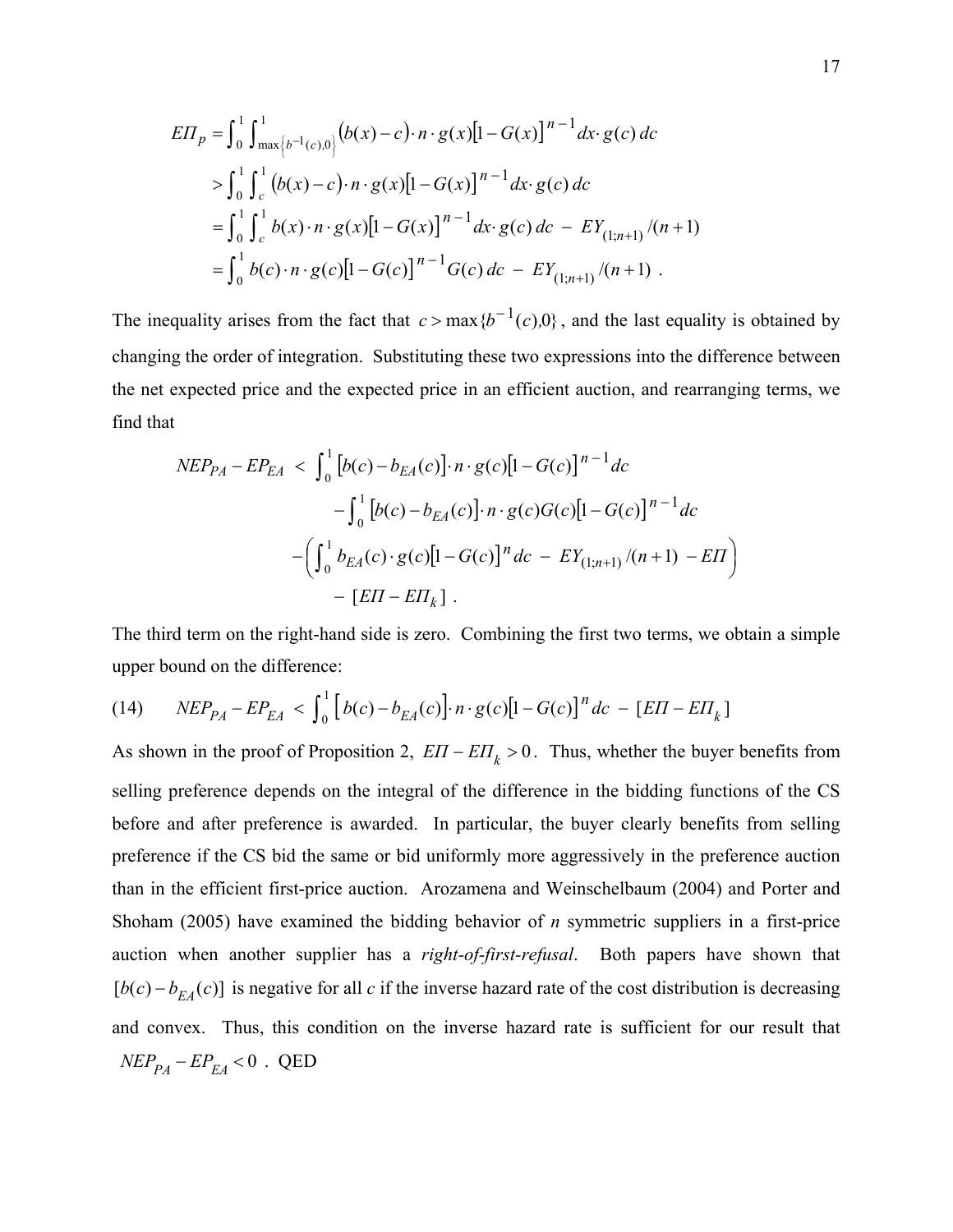Proposition 4 provides insight into how the sale of preference extracts rents from the CS. If the inverse hazard rate of the cost distribution is linearly decreasing, then the CS do not alter their bidding function after preference is awarded to one supplier. In this case, the buyer extracts  $E\Pi - E\Pi_k > 0$  in rents from the CS. An example of such a cost distribution is the power family  $G(c) = 1 - [1 - c]^t$ , where  $t > 0$ . If the inverse hazard rate is decreasing and convex, then the buyer extracts additional surplus from the CS because they also bid more aggressively after preference is awarded to one supplier.

#### **6. The Joint Surplus and Vertical Merger of the Buyer and the Preferred Supplier**

Under the conditions of Proposition 3 or 4, the buyer benefits from selling preference. The remaining question is whether the buyer and the PS can jointly benefit from preference. Simply stated, we ask whether the gains to the buyer from the lower net expected price exceed the losses to the PS after paying for preference. The answer to this question determines whether the buyer and one supplier have a mutual incentive to merge vertically. Obviously, the integrated firm would employ preference for its internal supplier, so that the preference auction with the CS would be unchanged. If the joint surplus increases with a vertical merger, then preference for the internal supplier would extract rents from the CS which could then be divided between buyer and PS. Thus, preference would not necessarily arise solely from the buyer holding a pre-auction for preference to extract the difference between the expected profits from becoming the PS rather than remaining one of the CS. Instead, preference could also arise from a vertical merger in which the buyer and one supplier bargain to divide the joint gains created by preference.

Using a second-price auction, Bikhchandani, Lippman, and Ryan (2005) found that the joint surplus was unchanged by awarding a *right-of-first-refusal*. As such, there was no incentive for the buyer and one supplier to merge vertically. The following proposition demonstrates that this result does not apply to the first-price auction used in this paper to define the preference auction.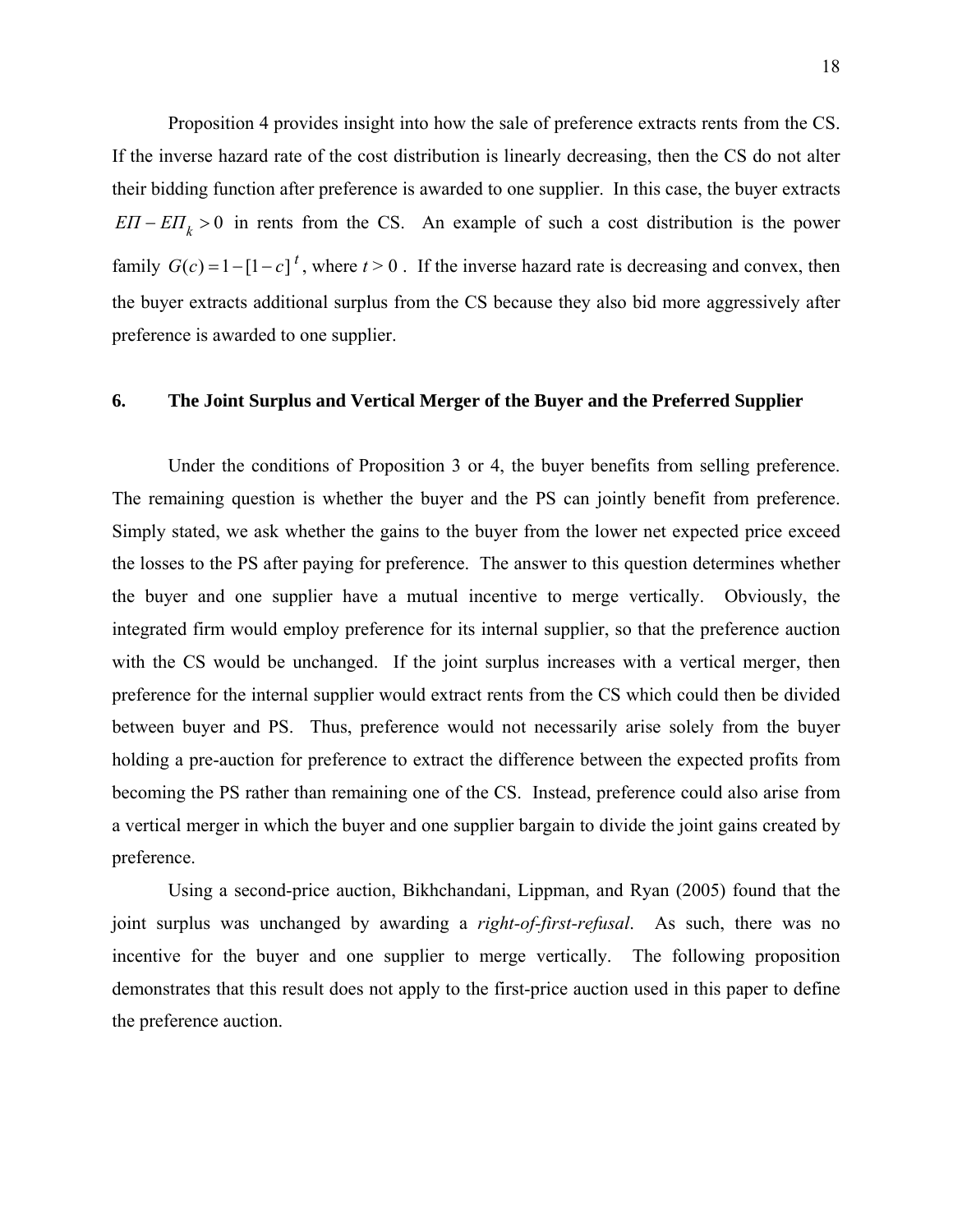**Proposition 5:** If the number of suppliers is sufficiently small (Proposition 3) or if the inverse hazard rate of the cost distribution is decreasing and convex (Proposition 4), the joint surplus of the buyer and the preferred supplier is higher with preference:

$$
v + E\Pi_p - EP_{PA} > v + E\Pi - EP_{EA}.
$$

Proof of Proposition 5: The payment for preference  $E\Pi_p - E\Pi_k$  is simply a transfer from the PS to the buyer, so the expected prices,  $EP_{PA}$  and  $EP_{EA}$ , are the net expected payments to the CS. By adding and subtracting  $E\mathbb{Z}$ , we can rewrite the difference in joint surplus:

$$
\begin{aligned} \left[ v + E \Pi_p - E P_{PA} \right] &- \left[ v + E \Pi - E P_{EA} \right] \\ & = E P_{EA} - \{ E P_{PA} - [E \Pi_p - E \Pi_k ] \} - [E \Pi - E \Pi_k ] \\ & = [E P_{EA} - N E P_{PA}] - [E \Pi - E \Pi_k ] > 0 \end{aligned}
$$

The last inequality follows from (13) in the proof of Proposition 3 or (14) in the proof of Proposition 4. QED

The result in Proposition 5 is derived from a first-price auction and differs from the findings of Bikhchandani, Lippman, and Ryan (2005) that were derived from a second-price auction. In a second-price auction, it is a dominant strategy for a supplier to bid its cost with or without preference, that is, with or without a secret random reserve price. As such, the CS would not bid more (or less) aggressively in the presence of a PS. Thus, the price will equal  $Y_{(2;n)}$ , instead of  $Y_{(2;n+1)}$  and the expected price paid by the buyer will increase by an amount equal to  $EY_{(2;n)} - EY_{(2;n+1)} = 2 \cdot [EY_{(3;n+1)} - EY_{(2;n+1)}]/(n+1)$ . With a second-price auction, the PS would obtain the contract at a price equal to the third lowest cost when its cost is either the lowest or the second lowest. Without preference, a supplier would obtain the contract at a price equal to the second lowest cost when its cost is the lowest. Trivially, we can also include the case in which a supplier would obtain the contract at that same price when its cost is the second lowest, earning zero profit. These two events have a probability of  $(n + 1)$ . Thus, the increase in expected profits from becoming the PS is exactly equal to the increase in the expected price paid by the buyer. This is the result of Bikhchandani, Lippman, and Ryan (2005).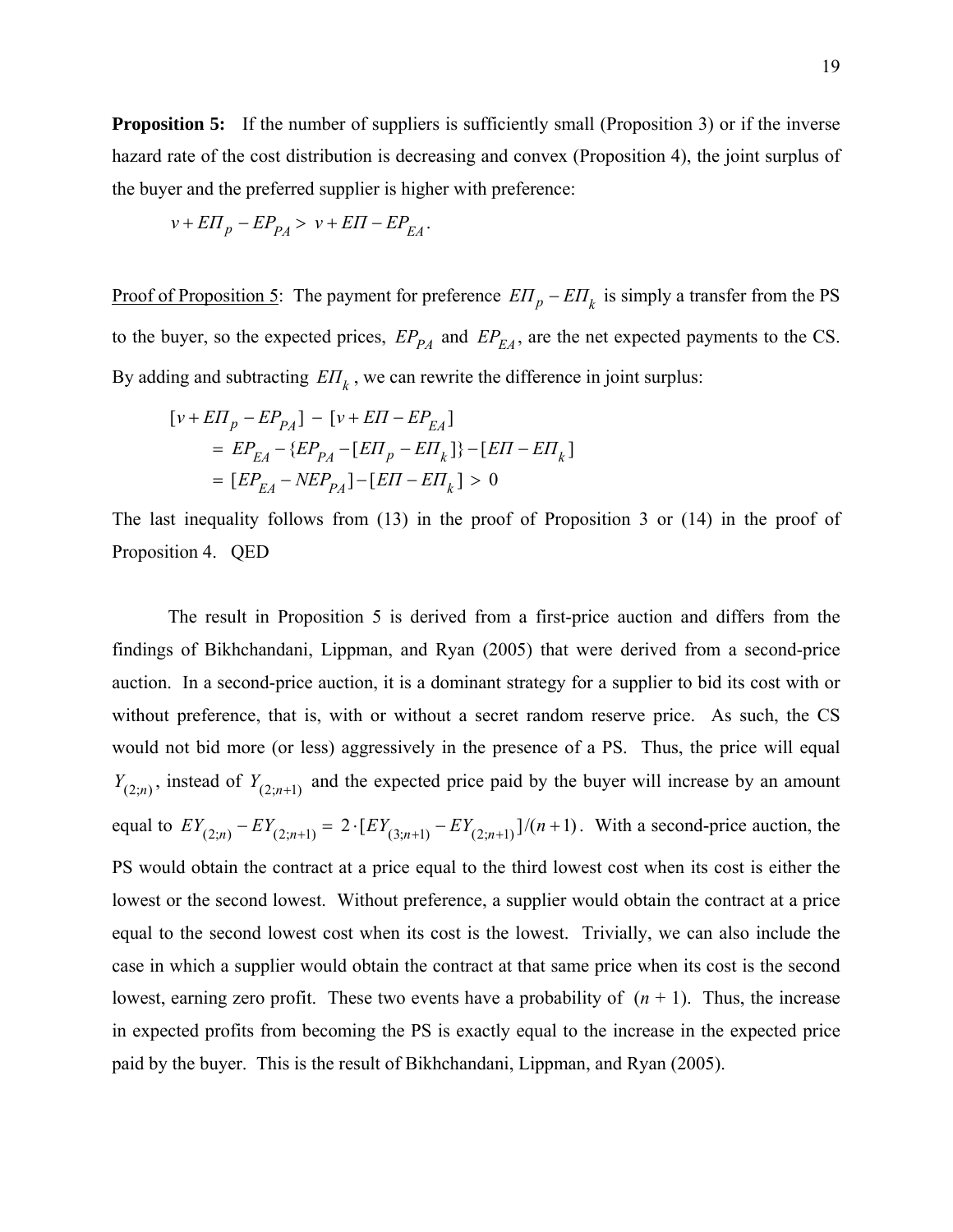Unlike a second-price auction, the CS in a first-price auction may bid more aggressively in the presence of a PS. The expected price paid by the buyer increases because one less supplier is bidding for the contract, but this increase is moderated because of the more aggressive bidding by each of the CS. Second, a first-price auction results is a different distortion in the allocation of the contracts to the PS than a second-price auction. For a given realization  $x$  of the lowest cost of the CS, the PS wins the contract with probability one in a first-price auction if its cost *c* is lower than the bid  $b(x)$  of the CS. However, even conditional on  $b(x) > c$ , there is a positive probability in a second-price auction that the second lowest cost of the CS is lower than *c*. Of course, when  $b(x) < c$ , the PS may still win the contract in a second-price auction, but not in a first-price auction. Propositions 3 and 4 have identified sufficient conditions under which the effects from the bidding of the CS dominate the effects from the allocative distortion.

One implication of Proposition 5 is that a vertical merger could occur at a point when the buyer could not realistically hold a pre-auction for preference. For example, if the joint surplus was greater with preference, there would be an incentive for a vertical merger between the buyer and a sole existing supplier, even though there is uncertainty about the number of new suppliers who will subsequently enter the market and participate in the procurement auction. The results of Proposition 5 would remain qualitatively unchanged as long as the buyer and the sole existing supplier agree on the likelihood of different realizations on the number of new suppliers at the time that they negotiate over the division of the gains from the vertical merger.

# **7. Concluding Remarks**

The results in this paper provide another illustration of how vertical contracts can be employed to increase the profits of a buyer by extracting rents from some or all of its suppliers. By awarding preference to one supplier, the buyer can commit to a secret reserve price that reduces the expected profits of the suppliers. The buyer can then extract the rents that would accrue to the PS by holding a pre-auction for preference. As a result, the buyer can lower the net expected price paid for the good. After paying for preference, the expected profits of the PS are the same as the CS. However, preference increases the joint surplus of the buyer and PS. Thus, preference can arise from either a pre-auction of a *right-of-first-refusal*, or a vertical merger agreement to share the gains from preference. Either way, preference is a simple mechanism for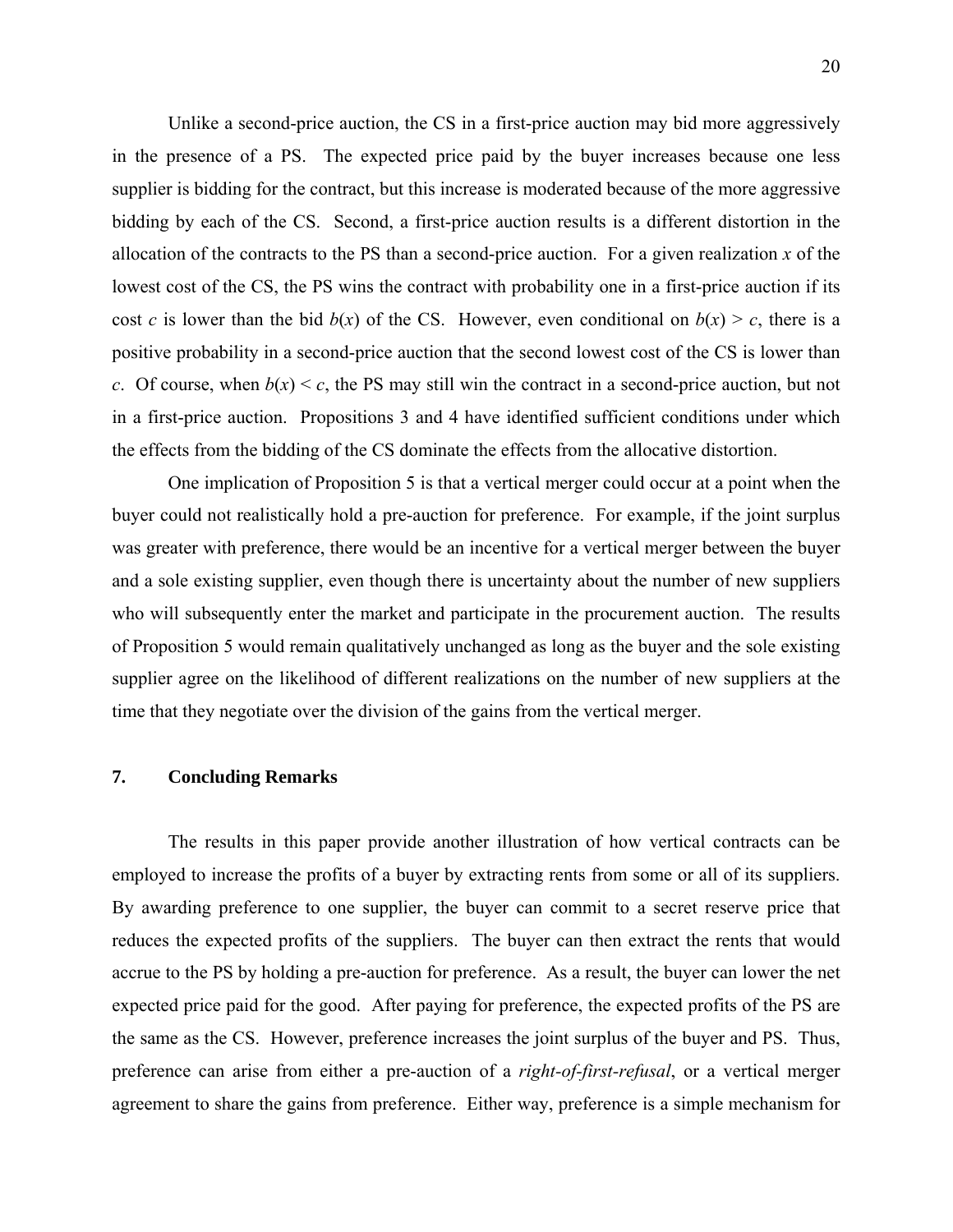increasing the net surplus of the buyer. Preference requires only a simple contract between the buyer and the PS for which neither has an incentive to breach. The buyer has no incentive to take delivery from one of the CS at a price higher than the cost of the PS, and the PS has a choice of accepting or rejecting the contract at the lowest bid from the CS. In other words, the buyer and PS need make no additional commitments, other than their original contract creating a *rightof-first-refusal* or the integrated firm.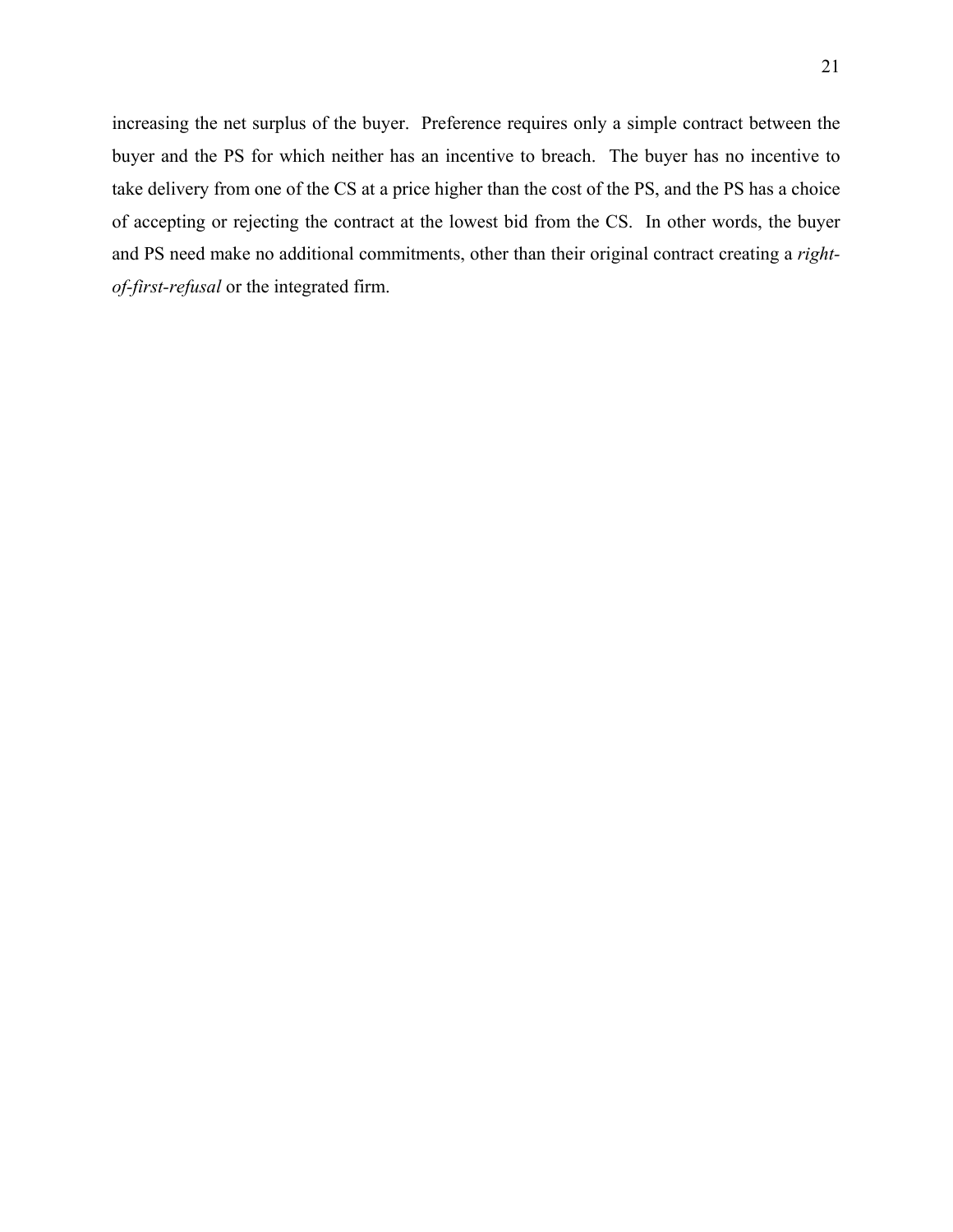# **References**

Aghion, Philippe and Patrick Bolton. "Contracts as a Barrier to Entry." *American Economic Review*, Vol. 77 (1987), pp. 388 –401.

Arozamena, Leandro and Federico Weinschelbaum. "The Effect of Corruption on Bidding Behavior in First-Price Auctions." working paper, U. Torcuato di Tella and U. San Andrés, 2004.

Bernheim, Douglas B. and Michael D. Whinston. "Common Agency." *Econometrica*, Vol. 54 (1986), pp. 923-942.

Bernheim, Douglas B. and Michael D. Whinston. "Exclusive Dealing." *Journal of Political Economy*, Vol. 106 (1998), pp. 64-103.

Besanko, David and Martin K. Perry. "Exclusive Dealing in a Spatial Model of Retail Competition." *International Journal of Industrial Organization*, Vol. 12 (1994), pp. 297-329.

Bikhchandani, Sushil, Steven Lippmann, and Reade Ryan. "On the Right-of-First-Refusal." *Advances in Theoretical Economics*, Vol. 5(1) (2005) Article 4.

Brisset, Karine, and Florence Naegelen. "Why the Reserve Price Should Not Be Kept Secret." *Topics in Theoretical Economics*, Vol. 6(1) (2006) Article 5.

Bolton, Patrick, and Michael D. Whinston. "Incomplete Contracts, Vertical Integration, and Supply Assurance." *Review of Economic Studies*, Vol. 60 (1993), pp. 121-148.

Burguet, Roberto and Martin K. Perry. "Bribery and Favoritism by Auctioneers in Sealed-Bid Auctions." working paper, Institut d'Analisi Economica (CSIC, Barcelona, Spain) and Rutgers University, 2000.

Chen, Yongmin. "On Vertical Mergers and their Competitive Effects." *RAND Journal of Economics*, Vol. 32 (2001), pp. 667-685.

Comanor, William S. and H.E. Frech III. "The Competitive Effects of Vertical Agreements." *American Economic Review*, Vol. 75 (1985), pp. 539-546.

Grossman, Sanford J. and Oliver Hart. "The Costs and Benefits of Ownership: A Theory of Vertical and Lateral Integration." *Journal of Political Economy*, Vol. 94 (1986), pp. 691-719.

Hart, Oliver and Jean Tirole. "Vertical Integration and Market Foreclosure." *Brookings Papers on Economics Activity*, pp. 205-286.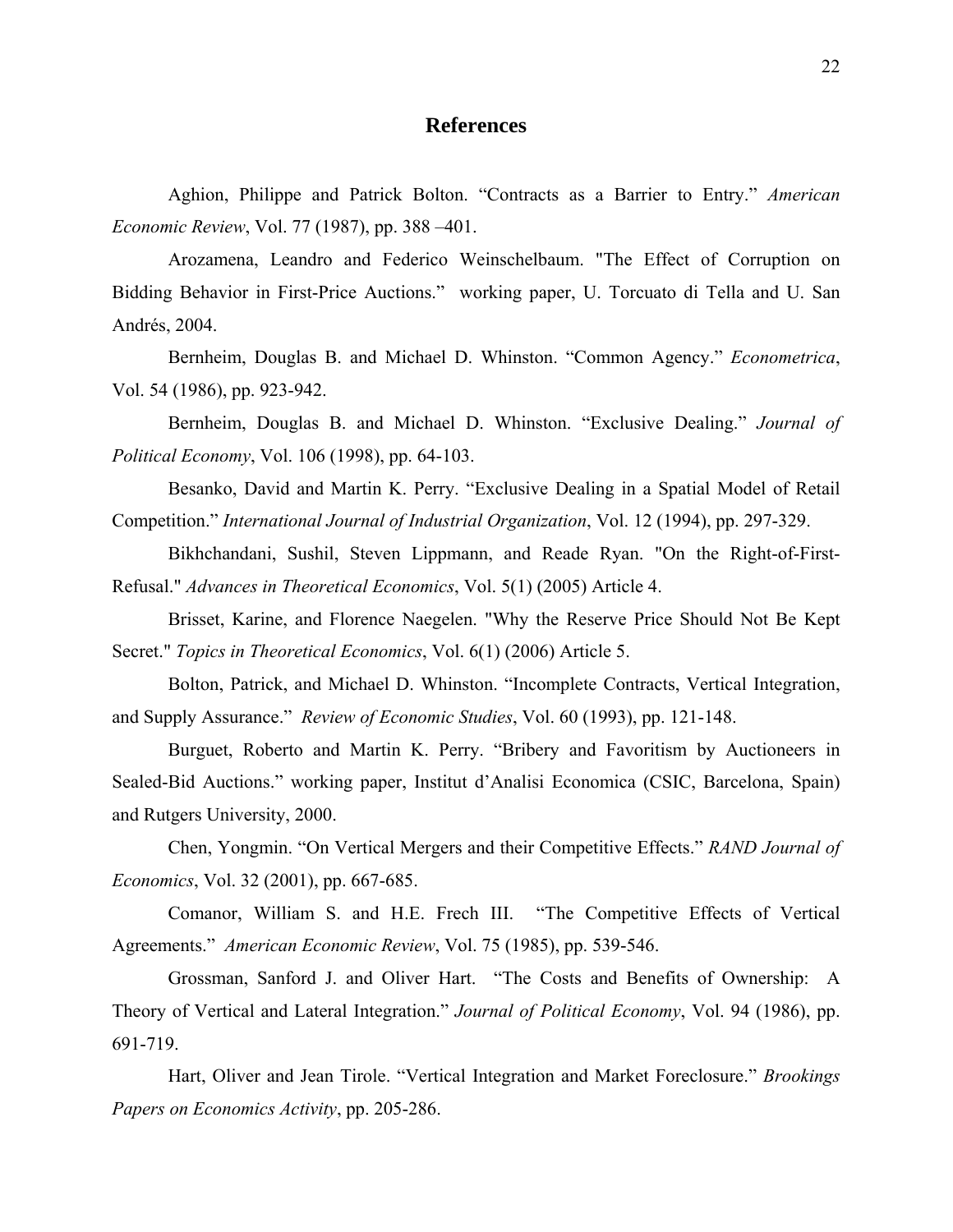Martimort, David. "Exclusive Dealing, Common Agency, and Multi-Principals Incentive Theory." *The Rand Journal of Economics* , Vol. 27 (1996), pp. 1-31.

Mathewson, G. Frank and Ralph A. Winter. "The Competitive Effects of Vertical Agreements: Comment." *American Economic Review*, Vol. 77 (1987), pp. 1057-1062.

McAfee, R. Preston and John McMillan. "Government Procurement and International Trade." *Journal of International Economics*, Vol. 26 (May 1989), pp. 291-308.

Myerson, Roger B. "Optimal Auction Design." *Mathematics of Operations Research*, Vol. 6 (1981), pp. 58-73.

Myerson, Roger B., and Mark Satterthwaite. "Efficient Mechanisms for Bilateral Trading." *Journal of Economic Theory*, Vol. 29 (1983), pp. 265-28.

O'Brien, Daniel P. and Greg Shaffer. "Non-Linear Supply Contracts, Exclusive Dealing, and Equilibrium Market Foreclosure." *Journal of Economics and Management Strategy*, Vol. 6 (1997), pp. 757-785.

Ordover, Janusz A., Garth Saloner, and Steven C. Salop. "Equilibrium Vertical Foreclosure." *American Economic Review*, Vol. 80 (1990), pp. 127-142.

Ordover, Janusz A., Garth Saloner, and Steven C. Salop. "Equilibrium Vertical Foreclosure: Reply." *American Economic Review*, Vol. 82 (1992), pp. 698-703.

Perry, Martin K. "Vertical Integration: The Monopsony Case." *American Economic Review.* Vol. 68 (1978), pp. 561-570.

Porter, Ryan, and [Yoav Shoham.](#page-0-0) "On Cheating in Sealed-Bid Auctions." *Decision Support Systems*, Vol. 39(1) (2005), pp. 41-54.

Reiffen, David. "Equilibrium Vertical Foreclosure: Comment." *American Economic Review*, Vol. 82 (1992), pp. 694-697.

Riordan, Michael H. "Anticompetitive Vertical Integration by a Dominant Firm." *American Economic Review*, Vol. 88 (1998), pp. 1232-1248.

Salop, Steven C. and David T. Scheffman. " 'Raising Rivals' Costs." *American Economic Review*, Vol. 73 (1983), pp. 267-271.

Salop, Steven C. and David T. Scheffman. "Cost-Raising Strategies." *Journal of Industrial Economics*, Vol. 36 (1987), pp. 19-34.

Salinger, Michael A. "Vertical Mergers and Market Foreclosure." *Quarterly Journal of Economics*, Vol. 103 (1988), pp. 345-356.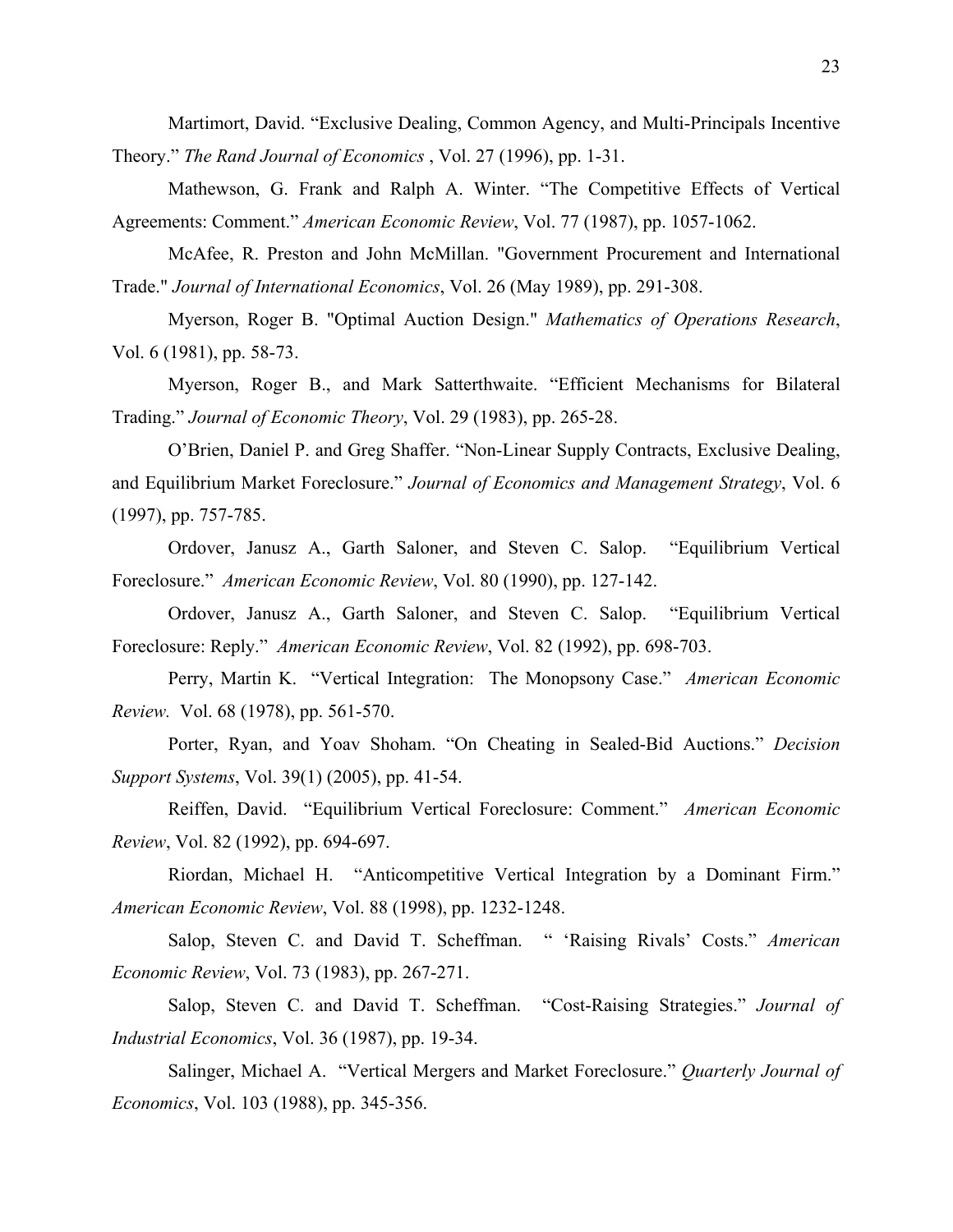Segal, Ilya R. and Michael D. Whinston. "Exclusive Contracts and Protection of Investments." *The RAND Journal of Economics*, Vol. 31(4) (2000), pp. 603-633.

Schwartz, Marius. "The Competitive Effects of Vertical Agreements: Comment." *American Economic Review*, Vol 77 (1987), pp. 1063-1068.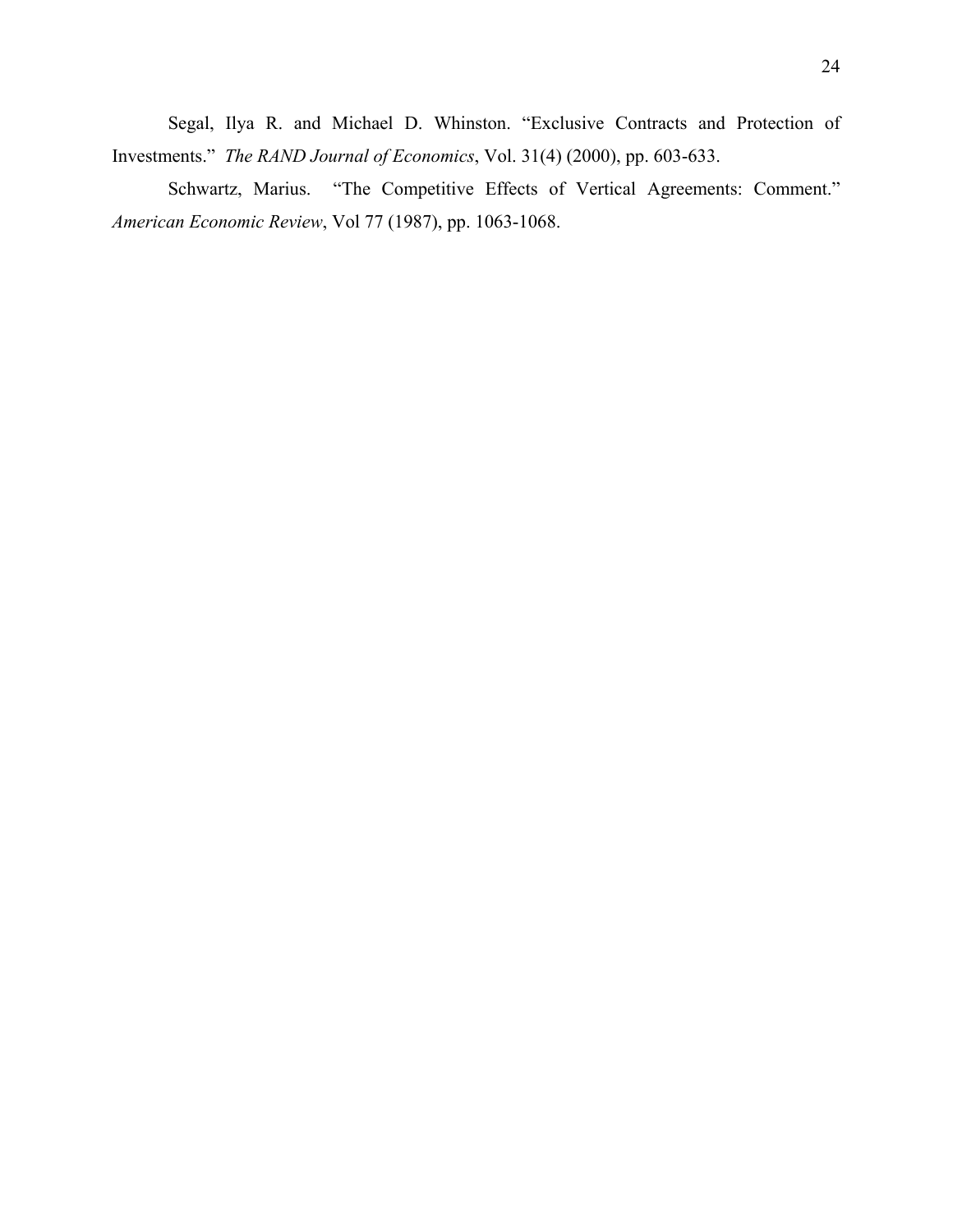#### **Appendix: Proof of Proposition 1**

We need only proving that the initial value problem (3b) with  $b(1) = 1$  has a unique, strictly monotone solution whenever  $g(c)$  is continuously differentiable and bounded away from zero.

 Recall that  $\left( x\right)$  $f(x) = \frac{1 - G(x)}{x}$ *g x*  $J(x) = \frac{1 - G(x)}{x}$ . Let us write the initial value problem (3b) with  $b(1) = 1$  as:

 $b' = \phi(b, c)$ ,  $b(1) = 1$ 

where

$$
\phi(b,c) \equiv \frac{(n-1)(b-c)g(c)J(b)}{J(c)[J(b)-(b-c)]}.
$$

We cannot readily apply standard existence results to this initial value problem, since  $\phi(b,c)$  is not well defined around (1,1). The trouble is with the denominator of that expression. Let us define  $h(c)$  as the inverse of the function  $h^{-1}(x) = x - J(x)$ . Note that the denominator in the definition of  $\phi$  is 0 at any point  $(c, h(c))$ . At any point  $(c, b)$  with  $b \leq h(c)$ , the denominator is positive and  $\phi$  is well defined. Also, note that  $h(c)$  is an increasing, continuous function and

$$
h(1)=1
$$
. Finally, note that  $h'(c)$  is bounded above by 1. Indeed, 
$$
\frac{dh^{-1}(x)}{dx} = 1 - J'(x) > 1.
$$

Instead of considering our original initial value problem, consider the following sequence of initial value problems. Let  $\{c_m\}$  be an increasing sequence of numbers that converge to 1. Define the initial value problem

$$
\hat{b}_m = \phi(\hat{b}_m, c), \ \hat{b}_m(c_m) = c_m.
$$

The function  $\phi(b,c)$  and also *b*  $b, c$ ∂  $\frac{\partial \phi(b,c)}{\partial (c)}$  are continuous for  $c \in [0,1)$ , and  $b \in [0,h(c))$ , if *g* is positive and continuously differentiable. Thus, there exists a unique solution  $\hat{b}_m(c)$  to that initial value problem in some interval  $(c_m - T, c_m]$ , for some positive number T. We note that the solution  $\hat{b}_m(c) \in [c, h(c)]$ . Indeed,  $h'(c)$  is bounded above by 1 but  $\phi(b, c) \to \infty$  as  $b \to h(c)$ . This shows that indeed  $\hat{b}_m(c) < h(c)$ . We conclude that the unique solution  $\hat{b}_m(c)$  exists in [0,  $c_m$ ].

Then, define the monotone, continuous function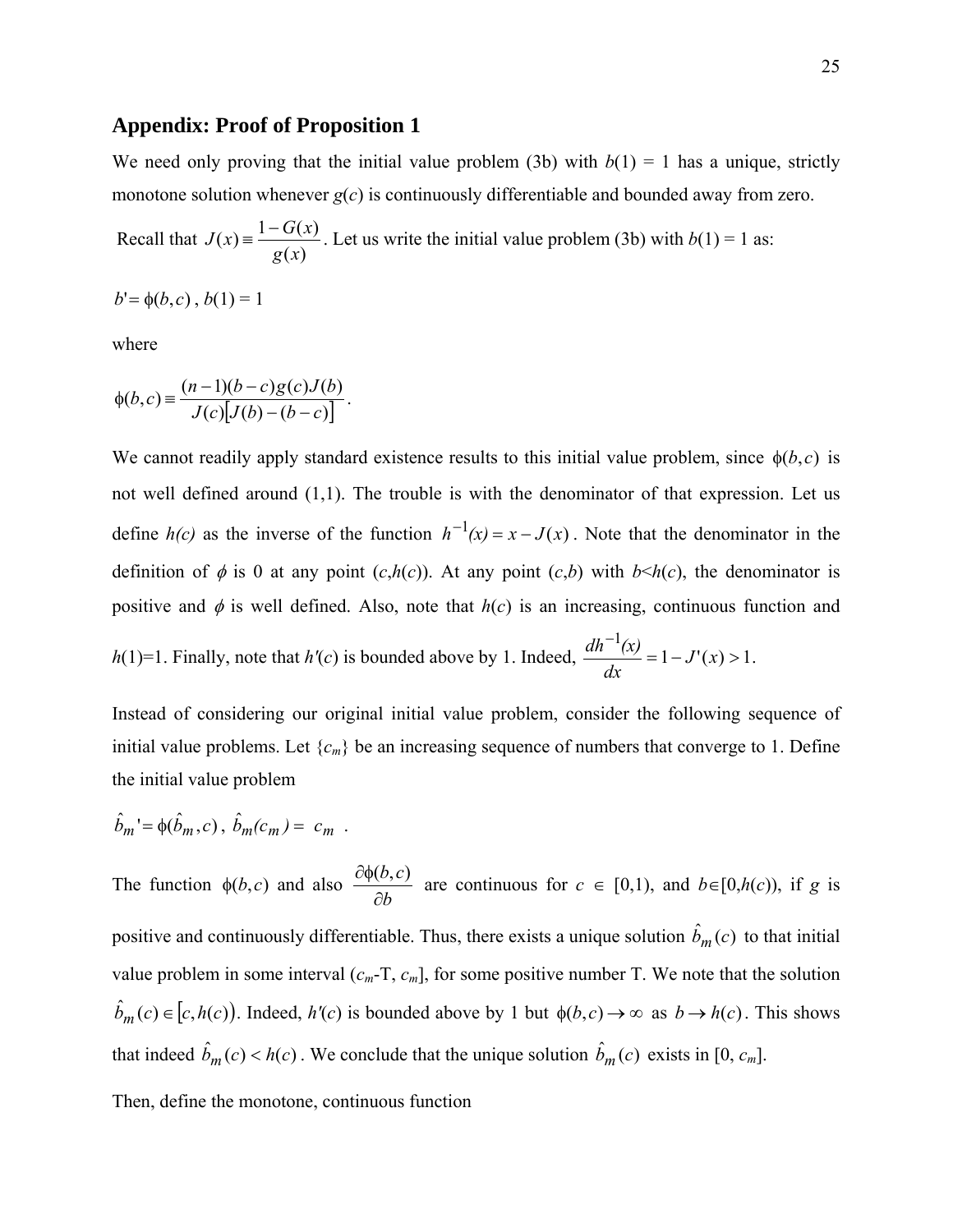$$
b_m(c) = \begin{cases} \hat{b}_m(c) & \text{if } c < c_m \\ c & \text{if } c \geq c_m \end{cases}
$$

in the interval [0,1].

**Lemma 1**: The sequence  $b_m(c)$  is non decreasing in *m* for all  $c \in [0,1]$ . Also,  $b_m(c) \in [c, h(c))$ .

<u>Proof</u>: Consider the functions  $b_m$  and  $b_{m+1}$ . At the point  $c_{m+1}$ ,  $b'_m$   $(c_{m+1}) = 1$ , whereas the left derivative of  $b_{m+1} (c_{m+1})$  is 0. Thus, in an open interval to the left of  $c_{m+1}$ ,  $b_{m+1} (c) > b_m (c)$ . We show next that the continuous functions  $b_{m+1}(c)$  and  $b_m(c)$  do not cross. Assume that for some  $c < c_{m+1}$ ,  $b_{m+1}(c) = b_m(c)$ . If  $c > c_m$ , then again  $b'_m(c) = 1$ , and  $b'_{m+1}(c) = 0$ . The latter follows from the fact that  $b_m(c) = c$  in this interval, and then if  $b_{m+1}(c) = b_m(c) = c$ , the numerator in the definition of  $\phi$  is zero. Now, if  $c \leq c_m$ , then  $b_{m+1}(c') = b_m(c')$  for all  $c' \leq c$ . Indeed, both  $b_m$  and  $b_{m+1}$  would be the solution to the same, new initial value problem defined by (3b) with  $b(c') = b_m(c)$  for  $c' = c$ . Then we conclude that the functions do not cross, and then indeed  $b_{m+1}(c) \ge b_m(c)$  for all c.

To prove the second part of the lemma, we first show that  $b_m$  does not cross the function  $c$ . In the interval  $[c_m,1]$ , the two functions coincide. As we have shown above, the left derivative of *b<sub>m</sub>* at  $c_m$  is zero, and then  $b_m$  is above *c* at the left of  $c_m$ . If at some  $c < c_m$ ,  $b_m(c) = c$ , then once again the derivative of  $b_m$  at  $c$  is 0, and the derivative of  $c$  is 1. Thus, we conclude that  $b_m$ does not cross *c*. QED

A consequence of the first part of Lemma 1 is that  ${b_m(c) - b_{m-1}(c)} \rightarrow 0$  for all  $c \in [0,1]$ . Let  $b(c) = \lim_{m \to \infty} b_m(c)$ . By the second part of Lemma 1,  $J(b_m(c)) + c > b_m(c) \ge c$ , so that  $b<sup>r</sup>$  *m* (*c*) > 0. Pointwise convergence implies that *b*(*c*) is monotone, but does not guarantee continuity of  $b(c)$ . The next lemma shows that  $b(c)$  is indeed continuous.

**Lemma 2**:  $b(c)$  is continuous. That is,  $b_m$  converges uniformly on [0,1].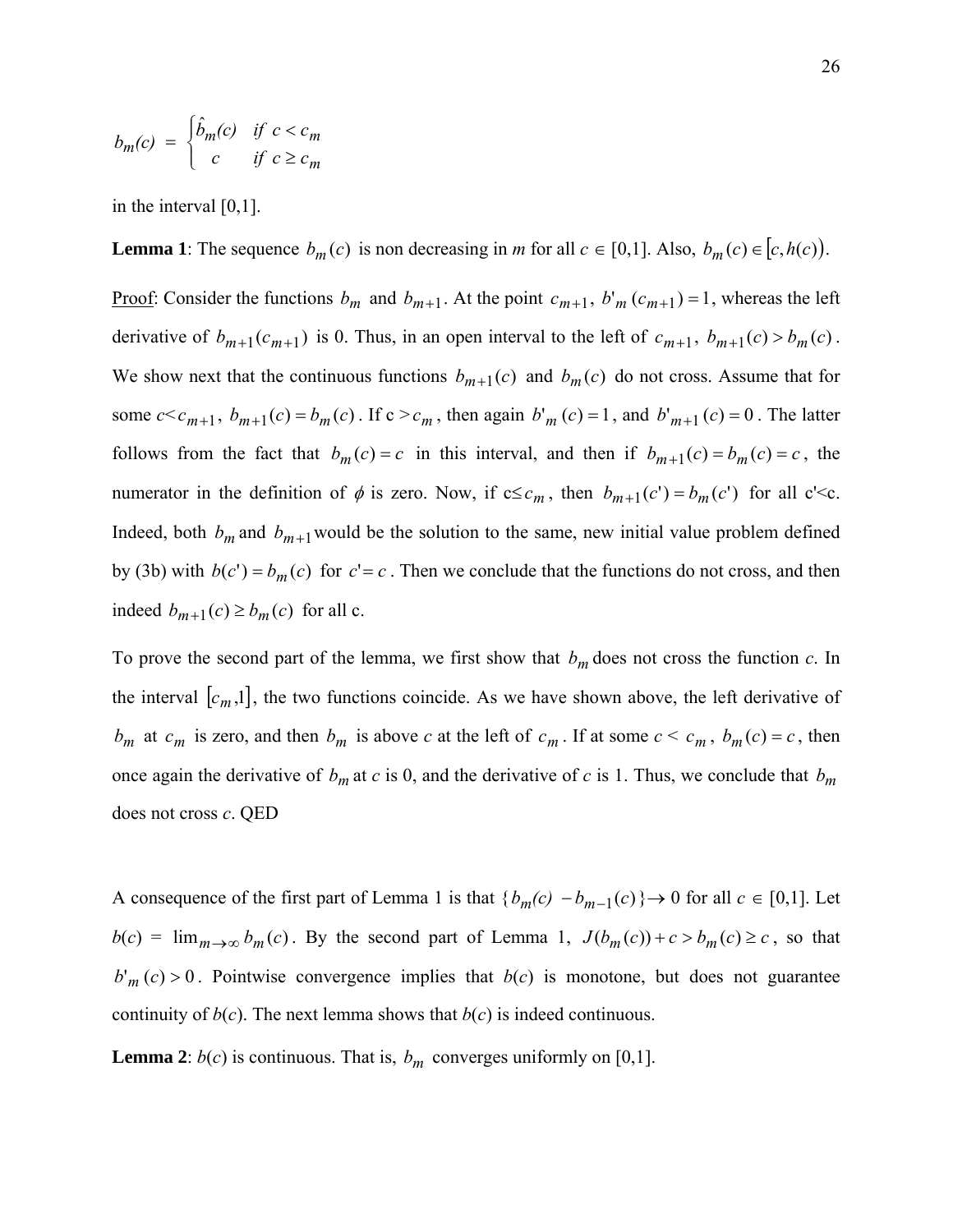Proof: Assume that  $b(c)$  is discontinuous at a point  $c' < 1$ . Let  $b = \lim_{c \uparrow c'} b(c)$  and  $b_+ = \lim_{c \to c^+} b(c)$ . Also, let  $b_+ - b_- = \alpha > 0$ . Since  $b_m(c) \to b(c)$  and  $b_m(c)$  is a non decreasing sequence of continuous, monotone functions, then  $\forall \varepsilon_1, \delta_1 > 0, \exists m$  such that  $b_m(c+\delta_1) - b_m(c-\delta_1) > \alpha - \varepsilon_1$ , in which case  $\exists c \in (c'-\delta_1, c'+\delta_1)$  such that 1  $b'_m(c) = \phi(b_m(c), c) \ge \frac{\alpha - \varepsilon_1}{2\delta_1}$ . For  $\delta_1$  small enough (consider only  $\delta_1$  smaller than  $(1-c')/3$ ), the right hand side is as large as desired. That is,  $\forall \varepsilon_1, \delta_1 > 0$ ,  $\exists m, c \in (c' - \delta_1, c' + \delta_1)$  such that  $\phi(b_m(c), c)$  is as large as desired. Or equivalently,  $b_m(c)$  is as close to  $h(c)$  as desired and  $[J(b_m(c)) - (b_m(c) - c)]$  is as close to 0 as desired. That shows that,  $\forall \varepsilon > 0, \exists m, c, \delta_1$  such that

$$
\phi(b_m(c),c) > \frac{g(c)(n-1)J(b_m(c))}{J(c)\varepsilon},
$$

and also  $\varepsilon > h(c) - b_m(c)$ .

Let 3  $1 - c'$  $\delta_2 = \frac{1-c'}{2}$ . Since *J* is non increasing and *g*(*c*) is bounded below, *g*(*c*)>A>0, the above inequality implies

$$
\phi(b_m(c), c) > \frac{A(n-1)J(b_m(c'+\delta_1+\delta_2))}{J(c')\varepsilon} \equiv \Delta(\varepsilon).
$$

For ε small enough, that expression is larger than 1, and so larger than *h*'(*c*). (Recall that *h'*(*c*) is bounded above by 1.) In other words, for values  $c''>c$ ,  $h(c)$  -  $b_m(c)$  does not get larger. Thus, we can conclude that the inequality above holds for any *c*" in the interval  $(c, c' + \delta_1 + \delta_2)$ . Take  $\varepsilon$  so that  $\Delta(\varepsilon)\delta_2 > \varepsilon + 2\delta_2$ , and since  $\delta_2 > \delta_1$ ,  $\varepsilon > h(c) - b_m(c)$ , and  $h'(c') < 1$ , we conclude that  $b_m(c) > h(c)$ . This contradicts Lemma 1 and then shows that indeed  $b(c)$  is continuous at  $c < 1$ .

For *c*=1, continuity is a straightforward consequence of our construction of the sequence of functions  $b_m(c)$ . QED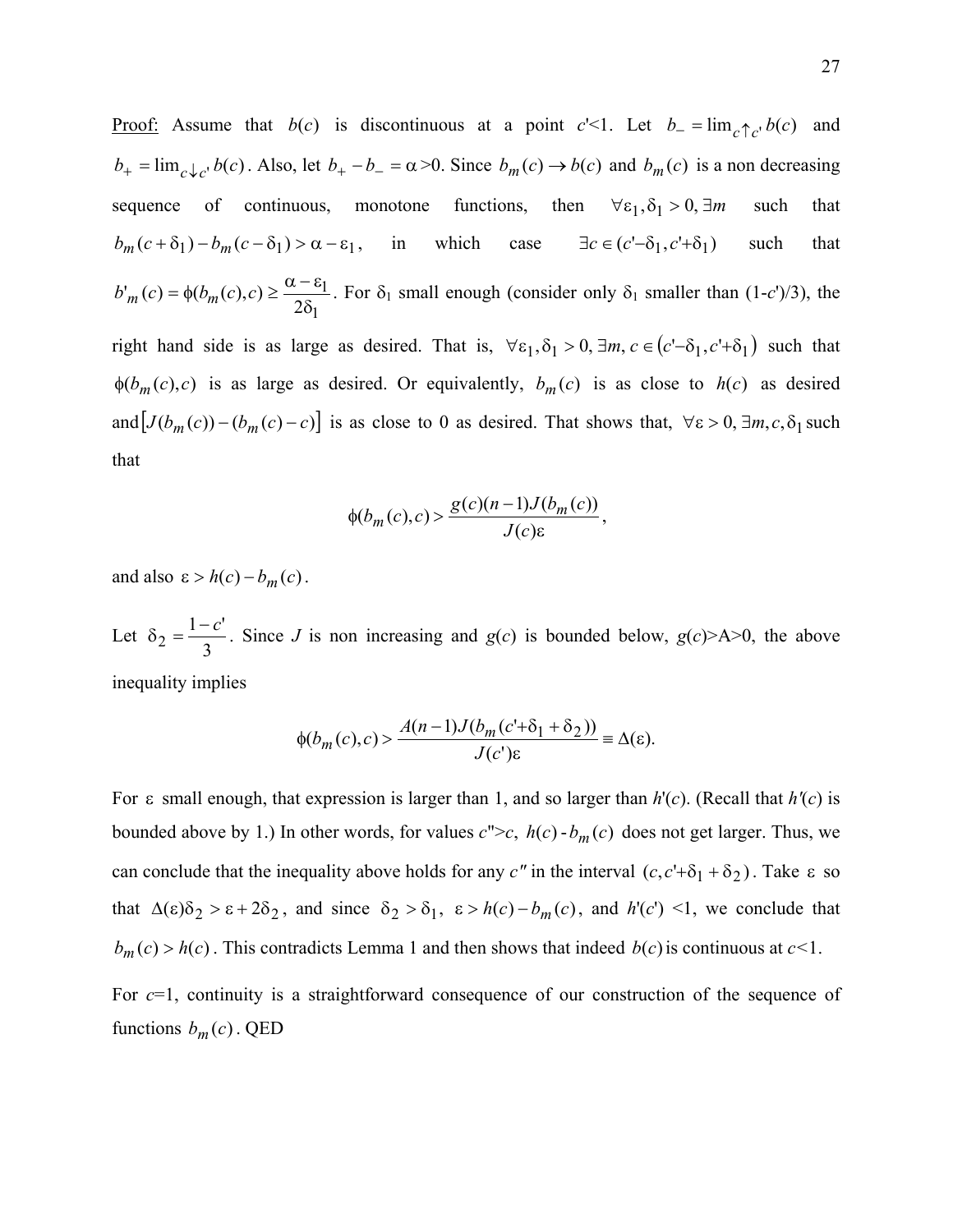We now show that the limit,  $b(c)$ , is a solution to the initial value problem (3b) and is strictly monotone. To that end, we first show that  $b_m$ <sup>'</sup> converges uniformly in [0,1).

# **Lemma 3**:  $b_m$ <sup> $\cdot$ </sup> converges uniformly in [0,1).

Proof: First notice that  $b_m$ ' is well defined except at  $c_m$ . Now, for any point  $c$  in [0,1), let M be such that  $c < c_M$ . For all  $m > M$ ,  $b_m$  '(*c*) =  $\phi(b_m(c), c)$ . According to Lemma 1,  $b_m(c)$  is nondecreasing in *m*,  $b_m(c) \ge c$ , and also we have that  $\phi(b,c)$  is monotone increasing in  $b \ge c$ . Thus,  $b_m$ <sup>'</sup>(*c*) is increasing in *m* and bounded above by  $\phi(b(c), c)$ . From Lemma 1 we also know that  $b(c) \le h(c)$ , but we have to show that  $b(c) < h(c)$  in order to guarantee that  $\phi(b(c), c)$  (the upper bound) is finite. To this end, note that if  $b(c) = h(c)$  then for *m* large enough  $b_m$ <sup> $\prime$ </sup>(*c*) =  $\phi$ ( $b_m$ (*c*),*c*) is arbitrarily large and at the same time  $b_m$ (*c*) arbitrarily close to *h*(*c*). Since  $h'(c)$  is bounded above by 1 we would have that for some *m*,  $b_m$  would cross *h*, which would contradict Lemma 1.

Thus, we can guarantee that  $b_m$ '(*c*) converges. Let  $b'(c)$  denote that limit, and assume that it is not continuous. That is, for some *c*, say  $c = 1-a$  for some *a* in (0,1), there exits  $\varepsilon$  such that

$$
\forall \delta, \exists c' \ s.t. \left| c' - c \right| < \delta \ and \ \left| b'(c') - b'(c) \right| > \varepsilon \, .
$$

Then, fix  $\delta \le a$  so that

i) 
$$
\forall c" s.t. |c" - c| < \delta, \, |\phi(b(c"), c") - \phi(b(c), c)| < \varepsilon / 5
$$

and consider the corresponding c'. We know that  $\delta$  exists since  $\phi$  is continuous (and then uniformly continuous) in the compact set  $\{(x, y) \in R^2 : x \in [0, 1 - a] \}$ ,  $y \in [x, b(x)]$  and  $b(c)$  is uniform continuous in [0,1 – *a*]. Next, fix M such that for all  $m > M$ ,

ii) 
$$
\left|b_m'(c)-b'(c)\right|<\varepsilon/5,
$$

iii) 
$$
\left|b_m'(c') - b'(c')\right| < \varepsilon / 5
$$

iv) 
$$
\forall c'', \left| \phi(b_m(c''), c'') - \phi(b(c''), c'') \right| < \varepsilon/5
$$
.